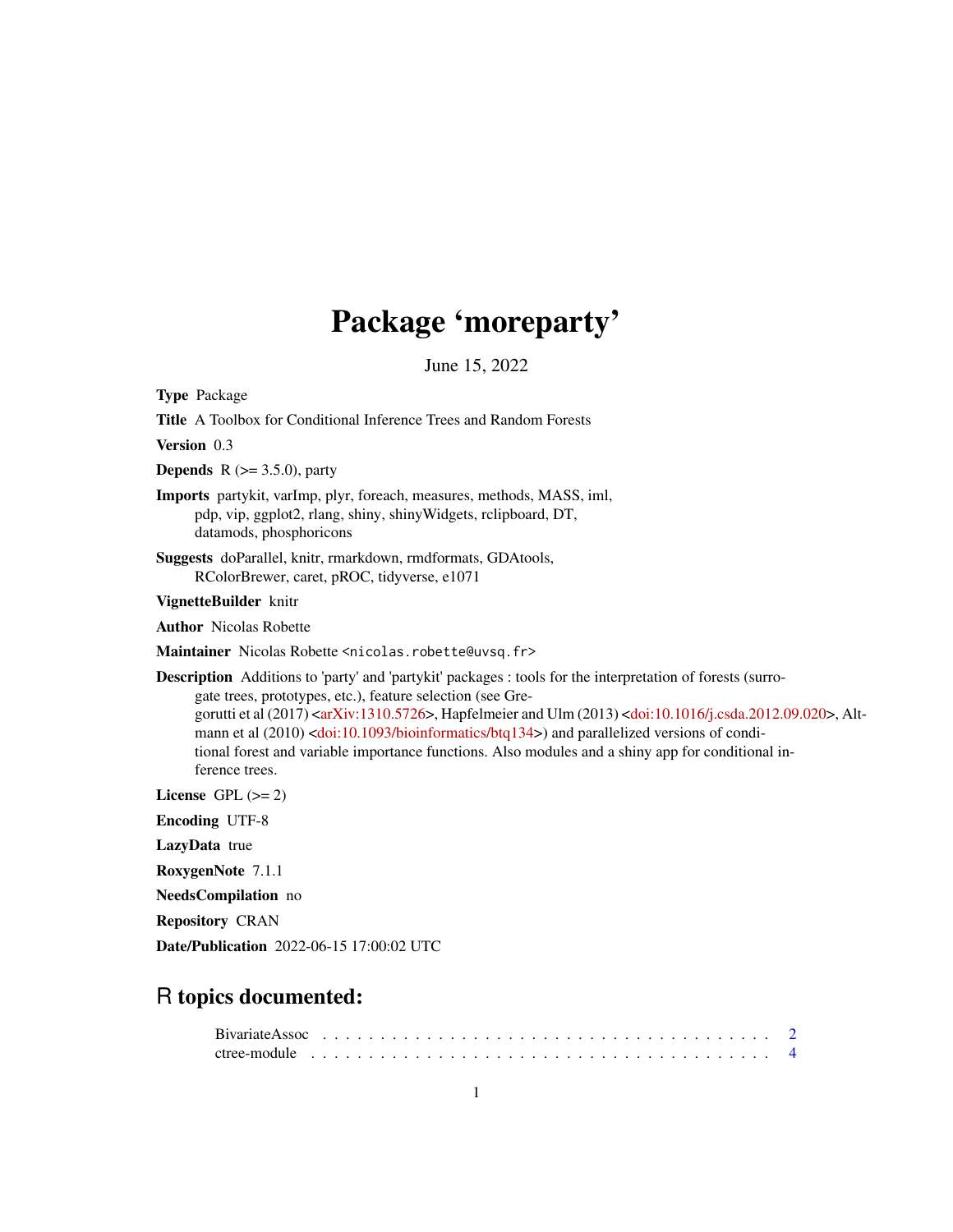# <span id="page-1-0"></span>2 BivariateAssoc

|       | ictree |    |
|-------|--------|----|
|       |        |    |
|       |        |    |
|       |        |    |
|       |        |    |
|       |        |    |
| Index |        | 27 |

BivariateAssoc *Bivariate association measures for supervised learning tasks.*

#### Description

Computes bivariate association measures between a response and predictor variables (and, optionnaly, between every pairs of predictor variables.)

# Usage

BivariateAssoc(Y, X, xx = TRUE)

#### Arguments

|    | the response variable                                                                                                                                              |
|----|--------------------------------------------------------------------------------------------------------------------------------------------------------------------|
|    | the predictor variables                                                                                                                                            |
| xх | whether the association measures should be computed for couples of predictor<br>variables (default) or not. With a lot of predictors, consider setting xx to FALSE |
|    | (for reasons of computation time).                                                                                                                                 |

# Details

For each pair of variable, a permutation test is computed, following the framework used in conditional inference trees to choose a splitting variable. This test produces a p-value, transformed as -log(1-p) for reasons of comparison stability. The function also computes a "standard" association measure : kenddal's tau correlation for pairs of numeric variables, Cramer's V for pairs of factors and eta-squared for pairs numeric-factor.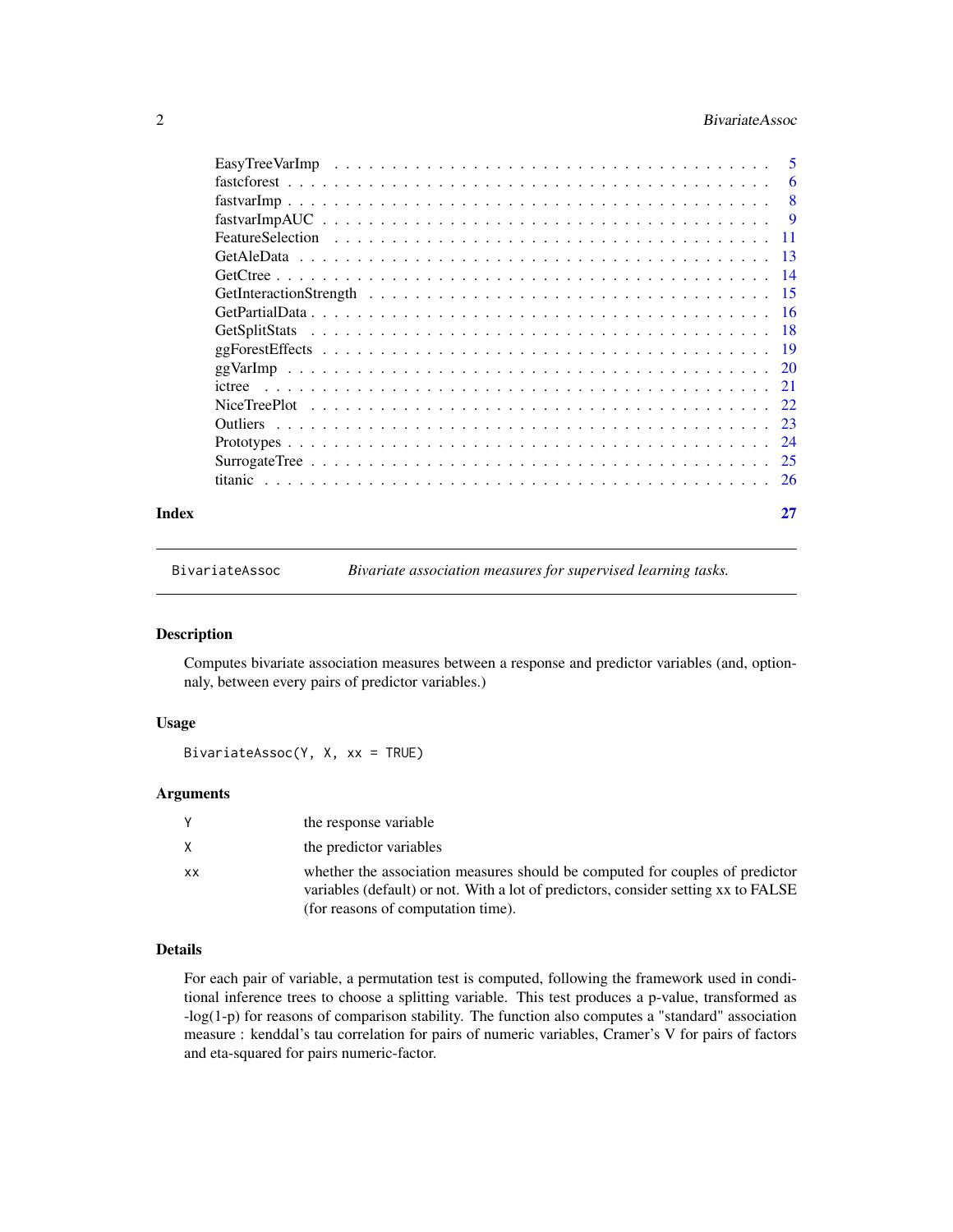# BivariateAssoc 3

# Value

A list of the following items :

| YX              | : a table with the association measures between the response and predictor vari-<br>ables     |
|-----------------|-----------------------------------------------------------------------------------------------|
| XX              | : a table with the association measures between every couples of predictor vari-<br>ables     |
| In each table : |                                                                                               |
| measure         | : name of the "standard" association measure                                                  |
| assoc           | : value of the "standard" association measure                                                 |
| p.value         | : p-value from the permutation test                                                           |
| criterion       | : p-value from the permutation test transformed as $-log(1-p)$ , which serves to<br>sort rows |

#### Note

see also https://stats.stackexchange.com/questions/171301/interpreting-ctree-partykit-output-in-r

#### Author(s)

Nicolas Robette

# References

Hothorn T, Hornik K, Van De Wiel MA, Zeileis A. "A lego system for conditional inference". *The American Statistician*. 60:257–263, 2006.

Hothorn T, Hornik K, Zeileis A. "Unbiased Recursive Partitioning: A Conditional Inference Framework". *Journal of Computational and Graphical Statistics*, 15(3):651-674, 2006.

#### See Also

ctree

```
data(iris)
iris2 = iris
iris2$Species = factor(iris$Species == "versicolor")
BivariateAssoc(iris2$Species,iris2[,1:4])
```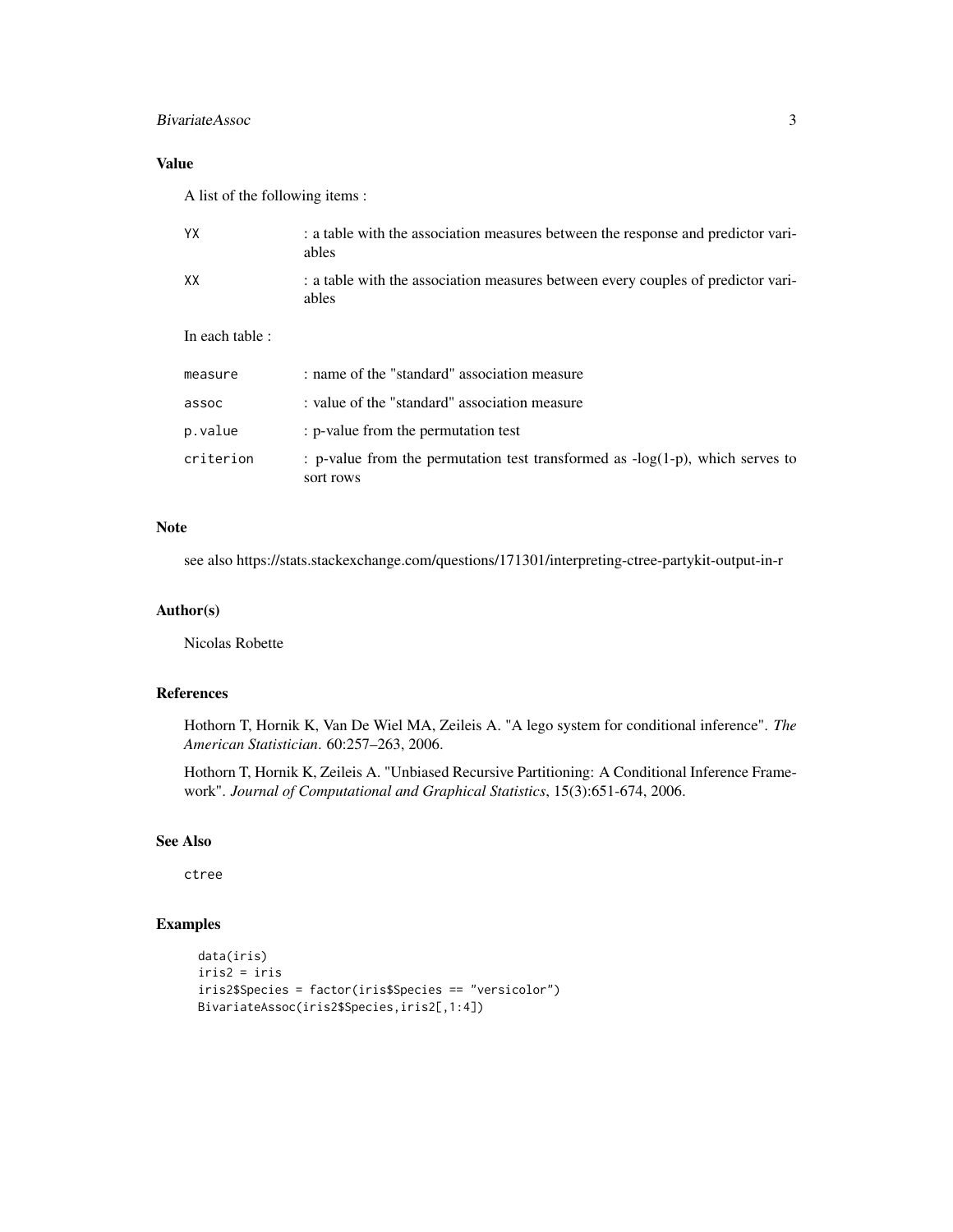# Description

The module builds a conditional inference trees according to several parameter inputs. Then it plots the tree and computes performance measures, variable importance, checks the stability and return the code to reproduce the analyses.

#### Usage

ctreeUI(id)

ctreeServer(id, data, name)

# Arguments

| id   | Module id. See shiny::callModule().                                         |
|------|-----------------------------------------------------------------------------|
| data | shiny::reactive() function returning a data. frame to use for the analyses. |
| name | shiny::reactive() function returning a character string representing data   |
|      | name.                                                                       |

# Author(s)

Nicolas Robette

#### References

Hothorn T, Hornik K, Van De Wiel MA, Zeileis A. "A lego system for conditional inference". *The American Statistician*. 60:257–263, 2006.

Hothorn T, Hornik K, Zeileis A. "Unbiased Recursive Partitioning: A Conditional Inference Framework". *Journal of Computational and Graphical Statistics*, 15(3):651-674, 2006.

# See Also

[ictree](#page-20-1)

```
library(shiny)
library(moreparty)
data(titanic)
ui <- fluidPage(
```

```
titlePanel("Conditional inference trees"),
```

```
ctreeUI(id = "ctree_app")
```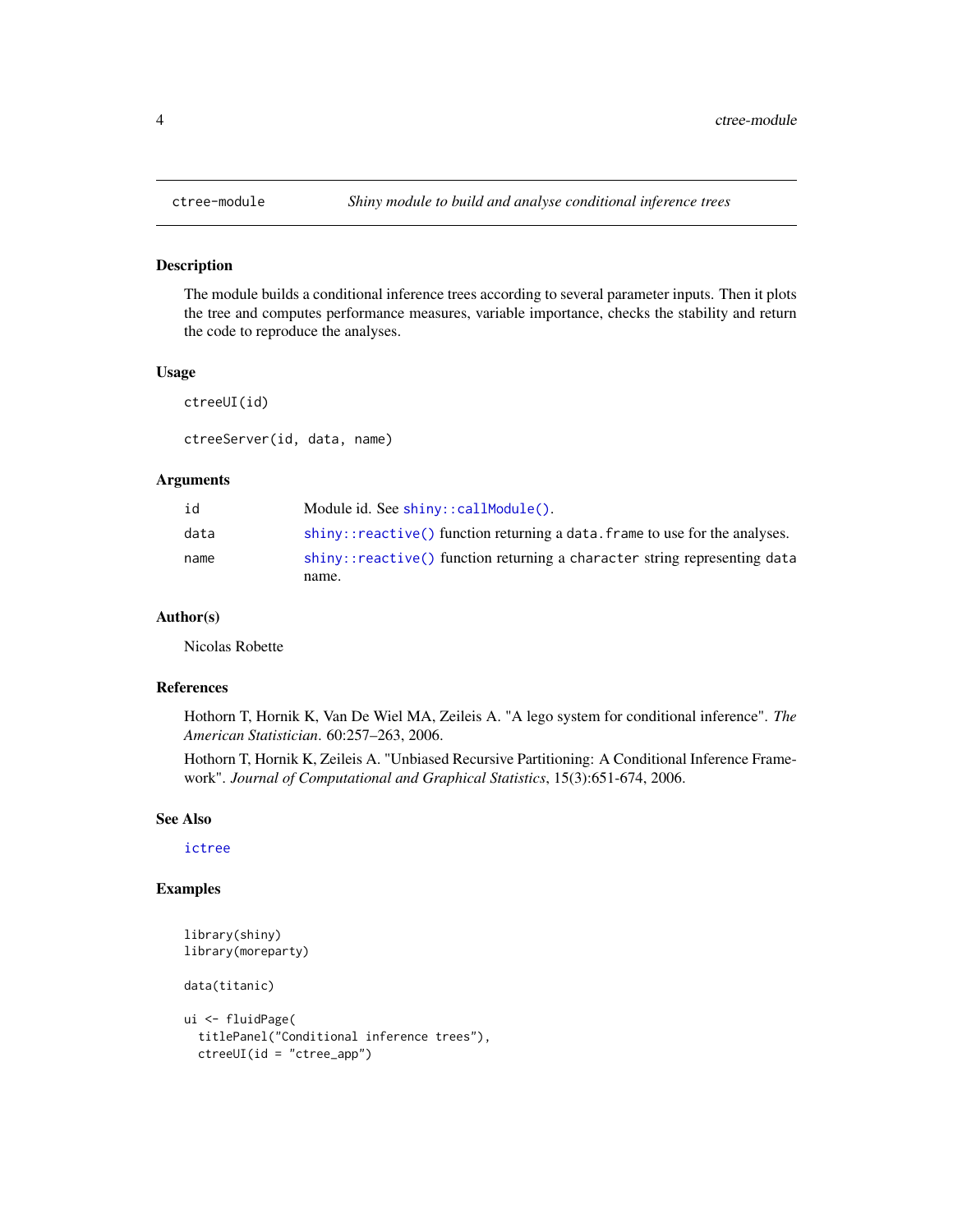# <span id="page-4-0"></span>EasyTreeVarImp 5

```
\mathcal{L}server <- function(input, output, session) {
 rv <- reactiveValues(
   data = titanic,
   name = deparse(substitute(titanic))
 )
 ctreeServer(id = "ctree_app", reactive(rv$data), reactive(rv$name))
}
if (interactive())
 shinyApp(ui, server)
```
EasyTreeVarImp *Variable importance for conditional inference trees.*

#### Description

Variable importance for partykit conditional inference trees, using various performance measures.

# Usage

EasyTreeVarImp(ct, nsim = 1)

#### Arguments

| ct   | A tree of class constparty (as returned by ctree from partykit package).                       |
|------|------------------------------------------------------------------------------------------------|
| nsim | Integer specifying the number of Monte Carlo replications to perform. Default                  |
|      | is 1. If $n \sin \theta > 1$ , the results from each replication are simply averaged together. |

# Details

If the response variable is a factor, AUC (if response is binary), accuracy, balanced accuracy and true predictions by class are used. If the response is numeric, r-squared and Kendall's tau are used.

# Value

A data frame of variable importances, with variables as rows and performance measures as columns.

# Author(s)

Nicolas Robette

# References

Hothorn T, Hornik K, Van De Wiel MA, Zeileis A. "A lego system for conditional inference". *The American Statistician*. 60:257–263, 2006.

Hothorn T, Hornik K, Zeileis A. "Unbiased Recursive Partitioning: A Conditional Inference Framework". *Journal of Computational and Graphical Statistics*, 15(3):651-674, 2006.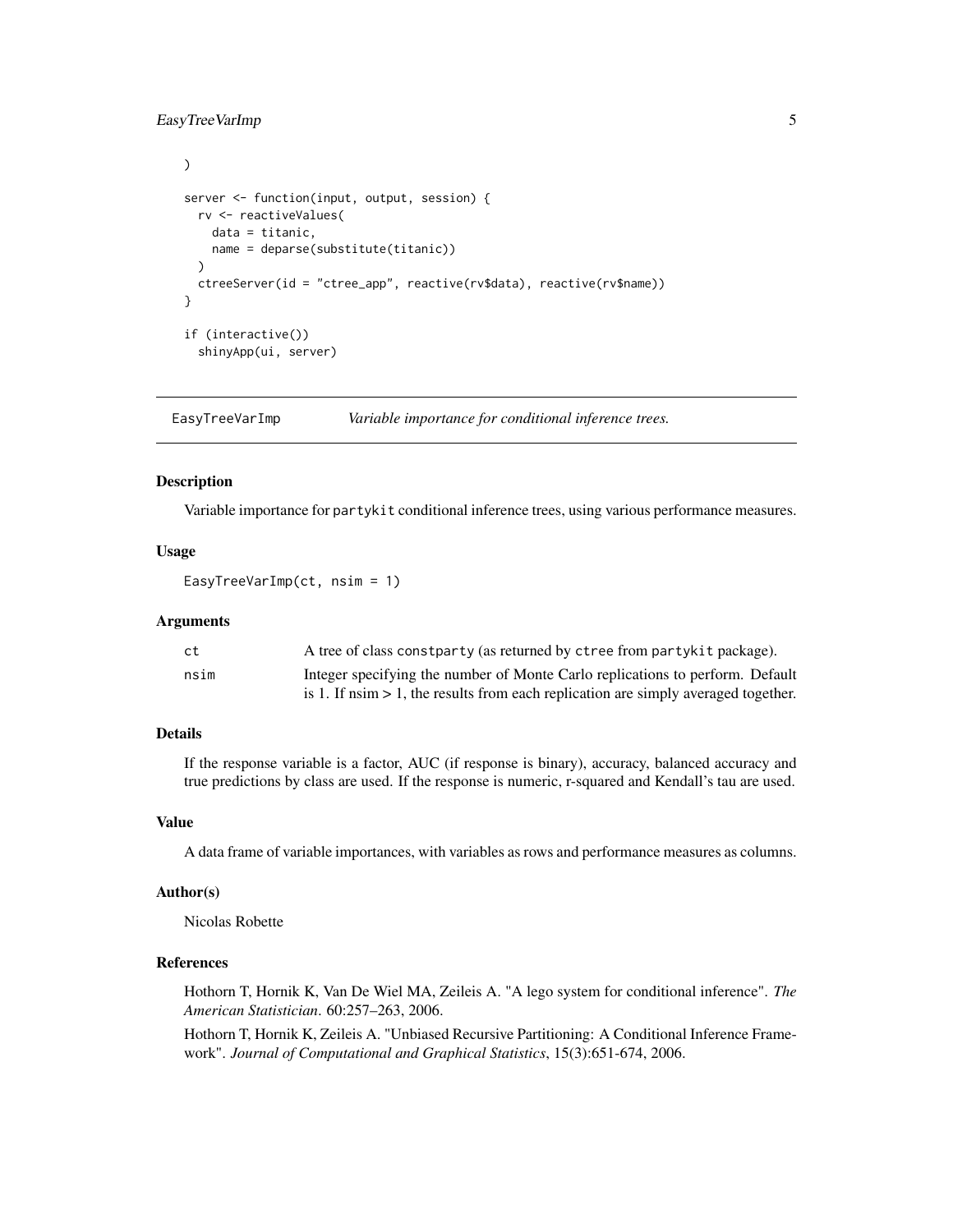#### See Also

ctree

# Examples

```
data(iris)
iris2 = iris
iris2$Species = factor(iris$Species == "versicolor")
iris.ct = partykit::ctree(Species ~ ., data = iris2)
EasyTreeVarImp(iris.ct, nsim = 1)
```
<span id="page-5-1"></span>fastcforest *Parallelized conditional inference random forest*

# Description

Parallelized version of cforest function from party package, which is an implementation of the random forest and bagging ensemble algorithms utilizing conditional inference trees as base learners.

# Usage

```
fastcforest(formula, data = list(), subset = NULL, weights = NULL,controls = party::cforest_unbiased(),
           xtrafo = ptrafo, ytrafo = ptrafo, scores = NULL,
           parallel = TRUE)
```
# Arguments

| formula  | a symbolic description of the model to be fit. Note that symbols like : and - will<br>not work and the tree will make use of all variables listed on the rhs of formula                                                                                                                                                                                                                                                                                                                                                                                                                                                                                                                |
|----------|----------------------------------------------------------------------------------------------------------------------------------------------------------------------------------------------------------------------------------------------------------------------------------------------------------------------------------------------------------------------------------------------------------------------------------------------------------------------------------------------------------------------------------------------------------------------------------------------------------------------------------------------------------------------------------------|
| data     | a data frame containing the variables in the model                                                                                                                                                                                                                                                                                                                                                                                                                                                                                                                                                                                                                                     |
| subset   | an optional vector specifying a subset of observations to be used in the fitting<br>process                                                                                                                                                                                                                                                                                                                                                                                                                                                                                                                                                                                            |
| weights  | an optional vector of weights to be used in the fitting process. Non-negative<br>integer valued weights are allowed as well as non-negative real weights. Ob-<br>servations are sampled (with or without replacement) according to probabilities<br>weights / sum(weights). The fraction of observations to be sampled (without<br>replacement) is computed based on the sum of the weights if all weights are<br>integer-valued and based on the number of weights greater zero else. Alterna-<br>tively, weights can be a double matrix defining case weights for all ncol (weights)<br>trees in the forest directly. This requires more storage but gives the user more<br>control. |
| controls | an object of class ForestControl-class, which can be obtained using cforest_control<br>(and its convenience interfaces cforest_unbiased and cforest_classical).                                                                                                                                                                                                                                                                                                                                                                                                                                                                                                                        |

<span id="page-5-0"></span>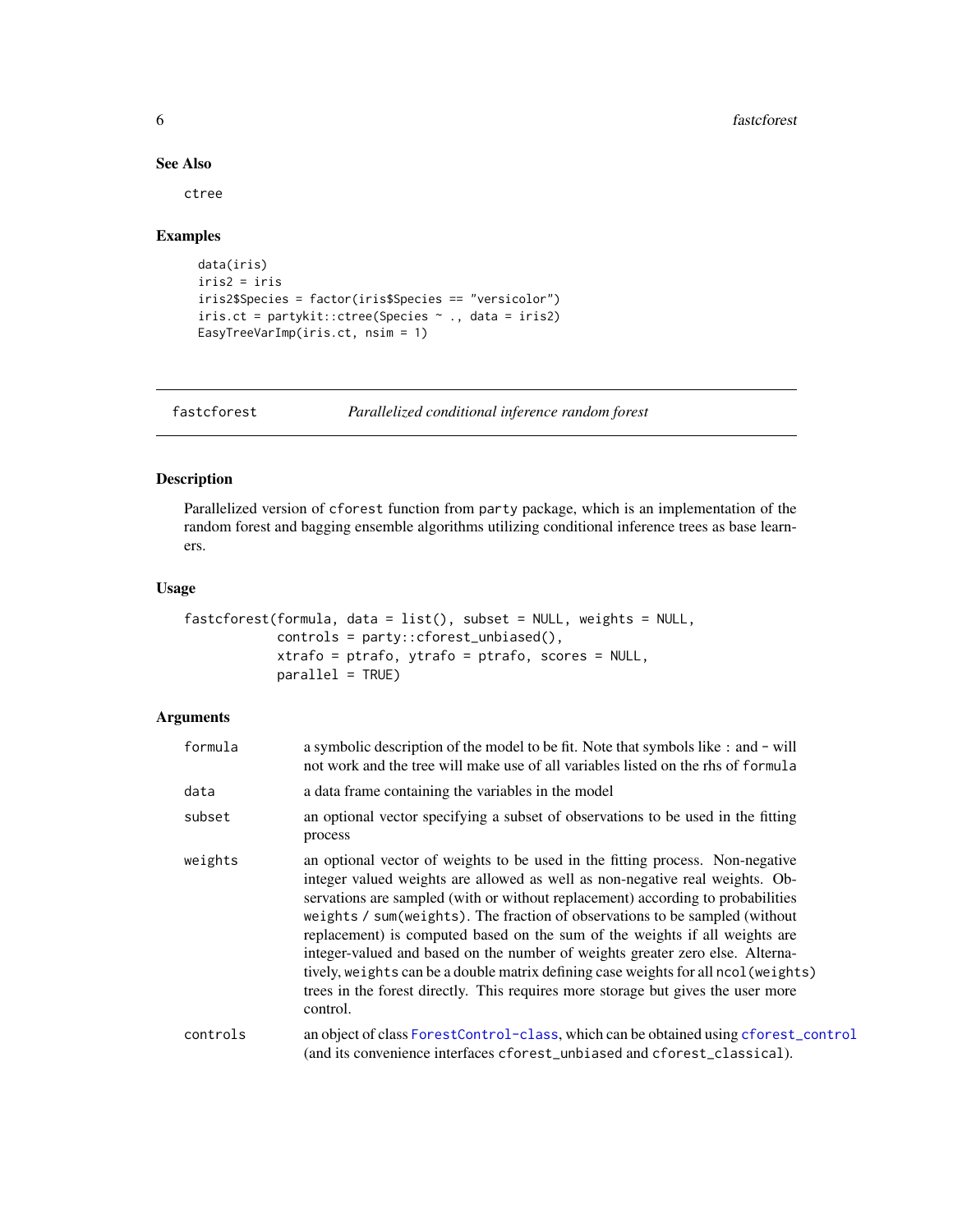#### <span id="page-6-0"></span>fastcforest 7

| xtrafo   | a function to be applied to all input variables. By default, the ptrafo function<br>is applied.                                          |
|----------|------------------------------------------------------------------------------------------------------------------------------------------|
| vtrafo   | a function to be applied to all response variables. By default, the ptrafo func-<br>tion is applied.                                     |
| scores   | an optional named list of scores to be attached to ordered factors                                                                       |
| parallel | Logical indicating whether or not to run fast cforest in parallel using a back-<br>end provided by the foreach package. Default is TRUE. |

#### Details

See [cforest](#page-0-0) documentation for details. The code for parallelization is inspired by [https://](https://stackoverflow.com/questions/36272816/train-a-cforest-in-parallel) [stackoverflow.com/questions/36272816/train-a-cforest-in-parallel](https://stackoverflow.com/questions/36272816/train-a-cforest-in-parallel)

#### Value

An object of class [RandomForest-class](#page-0-0).

#### Author(s)

Nicolas Robette

#### References

Leo Breiman (2001). Random Forests. *Machine Learning*, 45(1), 5–32.

Torsten Hothorn, Berthold Lausen, Axel Benner and Martin Radespiel-Troeger (2004). Bagging Survival Trees. *Statistics in Medicine*, 23(1), 77–91.

Torsten Hothorn, Peter Buhlmann, Sandrine Dudoit, Annette Molinaro and Mark J. van der Laan (2006a). Survival Ensembles. *Biostatistics*, 7(3), 355–373.

Torsten Hothorn, Kurt Hornik and Achim Zeileis (2006b). Unbiased Recursive Partitioning: A Conditional Inference Framework. *Journal of Computational and Graphical Statistics*, 15(3), 651–674. Preprint available from [https://www.zeileis.org/papers/Hothorn+Hornik+Zeileis-2006.](https://www.zeileis.org/papers/Hothorn+Hornik+Zeileis-2006.pdf) [pdf](https://www.zeileis.org/papers/Hothorn+Hornik+Zeileis-2006.pdf)

Carolin Strobl, Anne-Laure Boulesteix, Achim Zeileis and Torsten Hothorn (2007). Bias in Random Forest Variable Importance Measures: Illustrations, Sources and a Solution. *BMC Bioinformatics*, 8, 25. <https://bmcbioinformatics.biomedcentral.com/articles/10.1186/1471-2105-8-25>

Carolin Strobl, James Malley and Gerhard Tutz (2009). An Introduction to Recursive Partitioning: Rationale, Application, and Characteristics of Classification and Regression Trees, Bagging, and Random forests. *Psychological Methods*, 14(4), 323–348.

#### See Also

[cforest](#page-0-0), [fastvarImp](#page-7-1)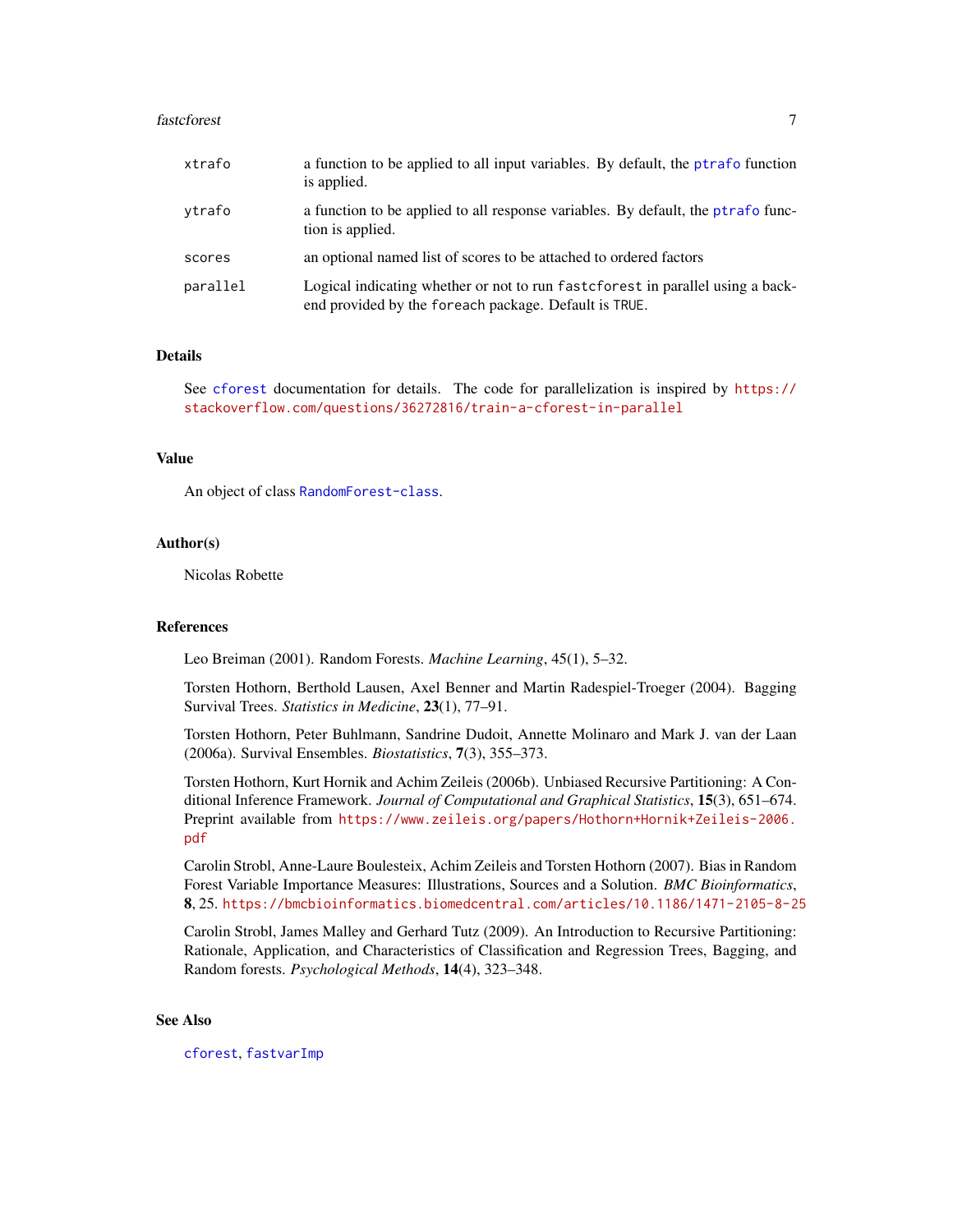# Examples

```
## classification
data(iris)
iris2 = iris
iris2$Species = factor(iris$Species=="versicolor")
iris.cf = fastcforest(Species~., data=iris2, parallel=FALSE)
```
<span id="page-7-1"></span>fastvarImp *Variable importance for conditional inference random forests*

# Description

Parallelized version of varImp function from varImp package, which computes the variable importance for arbitrary measures from the measures package.

#### Usage

```
fastvarImp(object, mincriterion = 0, conditional = FALSE,threshold = 0.2, nperm = 1, OOB = TRUE,
          pre1.0_0 = conditional, measure = "multiclass.Brier",
          parallel = TRUE, ...
```
# Arguments

| object       | An object as returned by cforest (or fastcforest).                                                                                                                                                                                                                                                                                                                                                                                                                                               |
|--------------|--------------------------------------------------------------------------------------------------------------------------------------------------------------------------------------------------------------------------------------------------------------------------------------------------------------------------------------------------------------------------------------------------------------------------------------------------------------------------------------------------|
| mincriterion | The value of the test statistic or $1$ - p-value that must be exceeded in order to<br>include a split in the computation of the importance. The default minoriterion $=$<br>0 guarantees that all splits are included.                                                                                                                                                                                                                                                                           |
| conditional  | a logical determining whether unconditional or conditional computation of the<br>importance is performed.                                                                                                                                                                                                                                                                                                                                                                                        |
| threshold    | The threshold value for $(1 - p-value)$ of the association between the variable<br>of interest and a covariate, which must be exceeded inorder to include the co-<br>variate in the conditioning scheme for the variable of interest (only relevant if<br>conditional = TRUE). A threshold value of zero includes all covariates.                                                                                                                                                                |
| nperm        | The number of permutations performed.                                                                                                                                                                                                                                                                                                                                                                                                                                                            |
| 00B          | A logical determining whether the importance is computed from the out-of-bag<br>sample or the learning sample (not suggested).                                                                                                                                                                                                                                                                                                                                                                   |
| pre1.00      | Prior to party version 1.0-0, the actual data values were permuted according to<br>the original permutation importance suggested by Breiman (2001). Now the<br>assignments to child nodes of splits in the variable of interest are permuted as<br>described by Hapfelmeier et al. (2012), which allows for missing values in the<br>explanatory variables and is more efficient wrt memory consumption and com-<br>puting time. This method does not apply to conditional variable importances. |
| measure      | The name of the measure of the measures package that should be used for the<br>variable importance calculation.                                                                                                                                                                                                                                                                                                                                                                                  |

<span id="page-7-0"></span>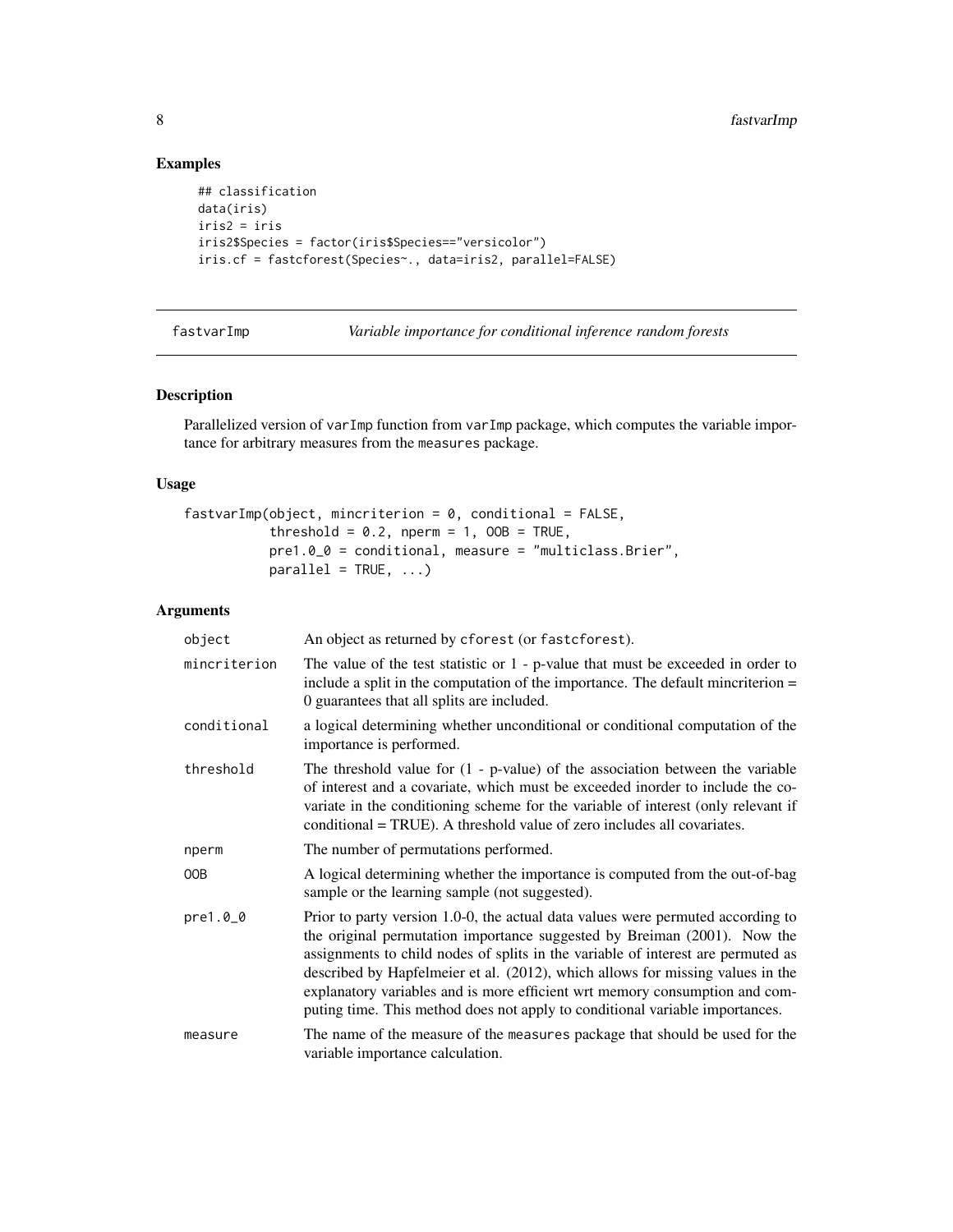<span id="page-8-0"></span>

| parallel | Logical indicating whether or not to run fastvar Imp in parallel using a backend<br>provided by the foreach package. Default is FALSE. |
|----------|----------------------------------------------------------------------------------------------------------------------------------------|
| $\cdot$  | Further arguments (like positive or negative class) that are needed by the mea-                                                        |
|          | sure.                                                                                                                                  |

#### Details

The code is adapted from [varImp](#page-0-0) function in varImp package.

#### Value

Vector with computed permutation importance for each variable.

# Author(s)

Nicolas Robette

# See Also

[varImp](#page-0-0), [fastvarImpAUC](#page-8-1), [cforest](#page-0-0), [fastcforest](#page-5-1)

#### Examples

```
data(iris)
iris2 = iris
iris2$Species = factor(iris$Species == "versicolor")
iris.cf = party::cforest(Species ~ ., data = iris2,
          control = party::cforest_unbiased(mtry = 2, ntree = 50))
fastvarImp(object = iris.cf, measure='ACC', parallel=FALSE)
```
<span id="page-8-1"></span>fastvarImpAUC *Variable importance (with AUC performance measure) for conditional inference random forests*

# Description

Computes the variable importance regarding the AUC. Bindings are not taken into account in the AUC definition as they did not provide as good results as the version without bindings in the paper of Janitza *et al.* (2013).

## Usage

```
fastvarImpAUC(object, minoriteration = 0, conditional = FALSE,threshold = 0.2, nperm = 1, OOB = TRUE,
         pre1.0_0 = conditional,
         parallel = TRUE)
```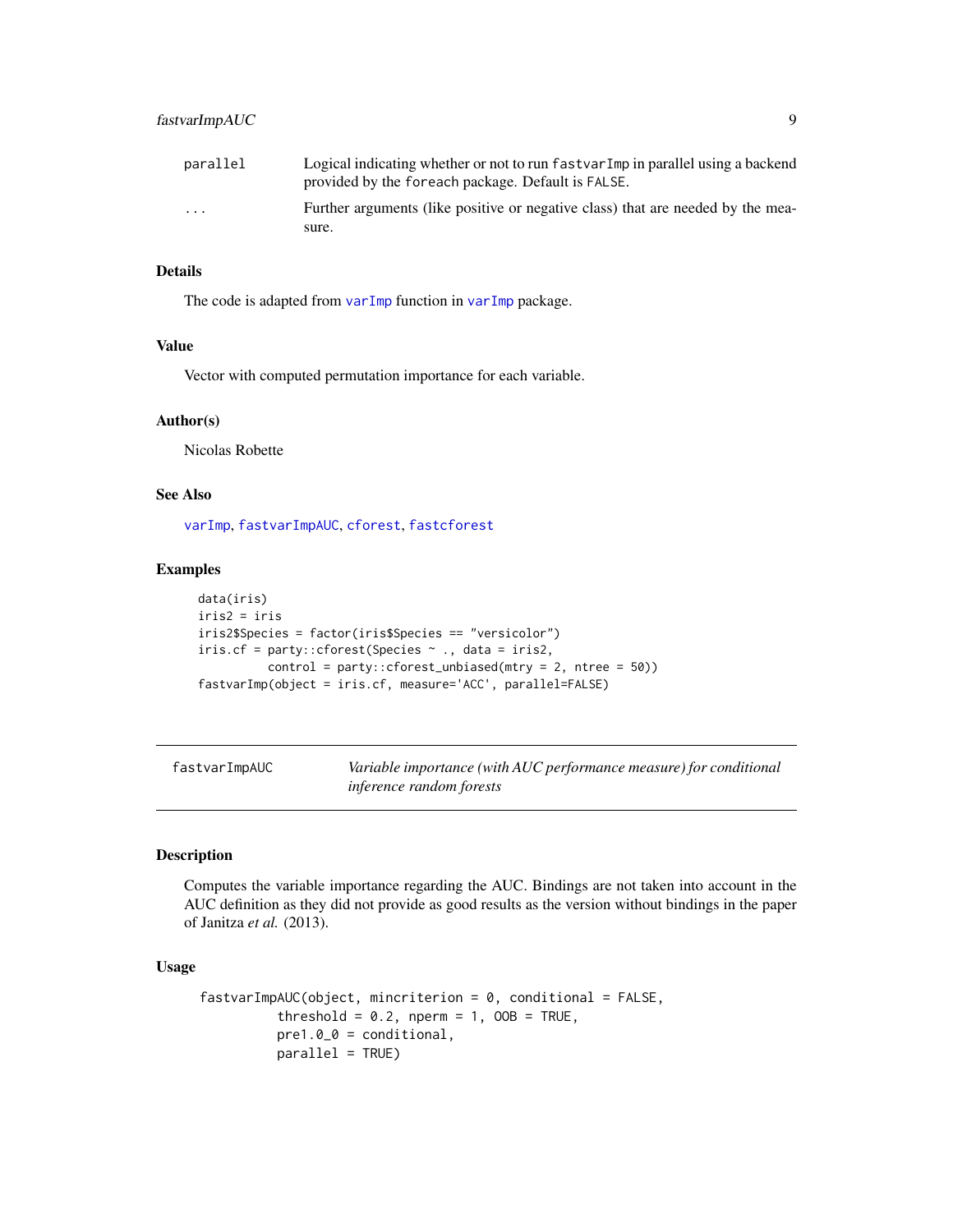# Arguments

| object       | An object as returned by cforest (or fast cforest).                                                                                                                                                                                                                                                                                                                                                                                                                                              |
|--------------|--------------------------------------------------------------------------------------------------------------------------------------------------------------------------------------------------------------------------------------------------------------------------------------------------------------------------------------------------------------------------------------------------------------------------------------------------------------------------------------------------|
| mincriterion | The value of the test statistic or $1$ - p-value that must be exceeded in order to<br>include a split in the computation of the importance. The default minoriterion $=$<br>0 guarantees that all splits are included.                                                                                                                                                                                                                                                                           |
| conditional  | The value of the test statistic or $1$ - p-value that must be exceeded in order to<br>include a split in the computation of the importance. The default minoriterion $=$<br>0 guarantees that all splits are included.                                                                                                                                                                                                                                                                           |
| threshold    | The threshold value for $(1 - p-value)$ of the association between the variable<br>of interest and a covariate, which must be exceeded inorder to include the co-<br>variate in the conditioning scheme for the variable of interest (only relevant if<br>conditional = TRUE). A threshold value of zero includes all covariates.                                                                                                                                                                |
| nperm        | The number of permutations performed.                                                                                                                                                                                                                                                                                                                                                                                                                                                            |
| 00B          | A logical determining whether the importance is computed from the out-of-bag<br>sample or the learning sample (not suggested).                                                                                                                                                                                                                                                                                                                                                                   |
| pre1.0_0     | Prior to party version 1.0-0, the actual data values were permuted according to<br>the original permutation importance suggested by Breiman (2001). Now the<br>assignments to child nodes of splits in the variable of interest are permuted as<br>described by Hapfelmeier et al. (2012), which allows for missing values in the<br>explanatory variables and is more efficient wrt memory consumption and com-<br>puting time. This method does not apply to conditional variable importances. |
| parallel     | Logical indicating whether or not to run fastvarImpAUC in parallel using a<br>backend provided by the foreach package. Default is FALSE.                                                                                                                                                                                                                                                                                                                                                         |

# Details

For using the original AUC definition and multiclass AUC you can use the fastvarImp function and specify the particular measure. The code is adapted from varImpAUC function in varImp package.

# Value

Vector with computed permutation importance for each variable.

# Author(s)

Nicolas Robette

# References

Janitza, S., Strobl, C. & Boulesteix, A.-L. An AUC-based permutation variable importance measure for random forests. *BMC Bioinform.* 14, 119 (2013).

# See Also

varImpAUC, fastvarImp, cforest, fastcforest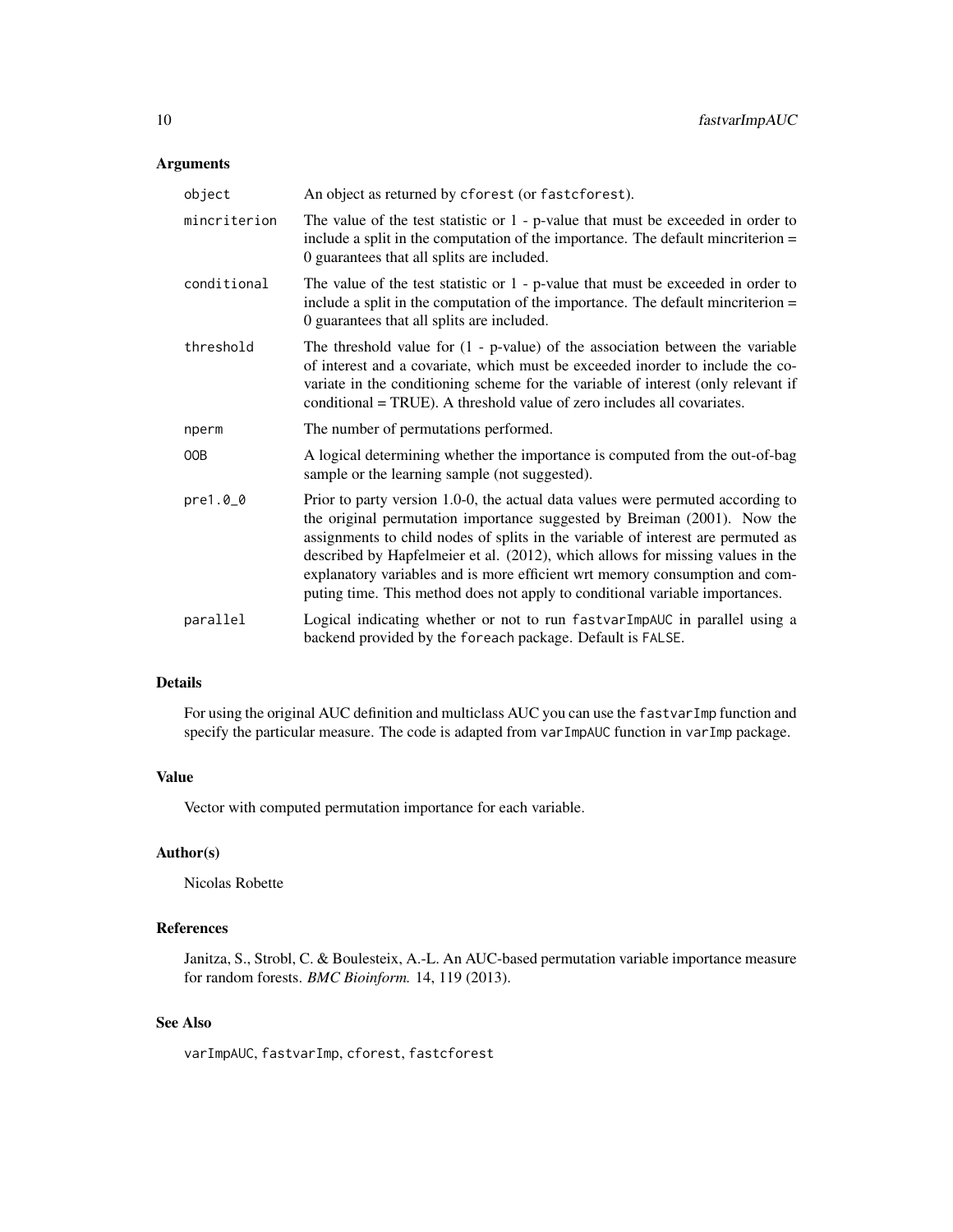# <span id="page-10-0"></span>**FeatureSelection** 11

# Examples

```
data(iris)
iris2 = iris
iris2$Species = factor(iris$Species == "versicolor")
iris.cf = party::cforest(Species ~ ., data = iris2,
          control = party::cforest_unbiased(mtry = 2, ntree = 50))
fastvarImpAUC(object = iris.cf, parallel = FALSE)
```
FeatureSelection *Feature selection for conditional random forests.*

#### Description

Performs feature selection for a conditional random forest model. Four approaches are available : non-recursive feature elimination (NRFE), recursive feature elimination (RFE), permutation test approach with permuted response (Altmann et al, 2010), permutation test approach with permuted predictors (Hapfelmeier et Ulm, 2013).

#### Usage

```
FeatureSelection(Y, X, method = 'NRFE', ntree = 1000, measure = NULL,
                nperm = 30, alpha = 0.05, distrib = 'approx',
                parallel = FALSE, ...
```
# Arguments

| Y        | response vector. Must be of class factor or numeric                                                                                                                                                               |
|----------|-------------------------------------------------------------------------------------------------------------------------------------------------------------------------------------------------------------------|
| X        | matrix or data frame containing the predictors                                                                                                                                                                    |
| method   | method for feature selection. Should be 'NRFE' (non-recursive feature elimi-<br>nation, default), 'RFE' (recursive feature elimination), 'ALT' (permutation of<br>response) or 'HAPF' (permutation of predictors) |
| ntree    | number of trees contained in a forest                                                                                                                                                                             |
| measure  | the name of the measure of the measures package that should be used for error<br>and variable importance calculations.                                                                                            |
| nperm    | number of permutations. Only for 'ALT' and 'HAPF' methods.                                                                                                                                                        |
| alpha    | alpha level for permutation tests. Only for 'ALT' and 'HAPF' methods.                                                                                                                                             |
| distrib  | the null distribution of the variable importance can be approximated by its asymp-<br>totic distribution ("asympt") or via Monte Carlo resampling ("approx", de-<br>fault). Only for 'ALT' and 'HAPF' methods.    |
| parallel | Logical indicating whether or not to run fastvar Imp in parallel using a backend<br>provided by the foreach package. Default is FALSE.                                                                            |
|          | Further arguments (like positive or negative class) that are needed by the mea-<br>sure.                                                                                                                          |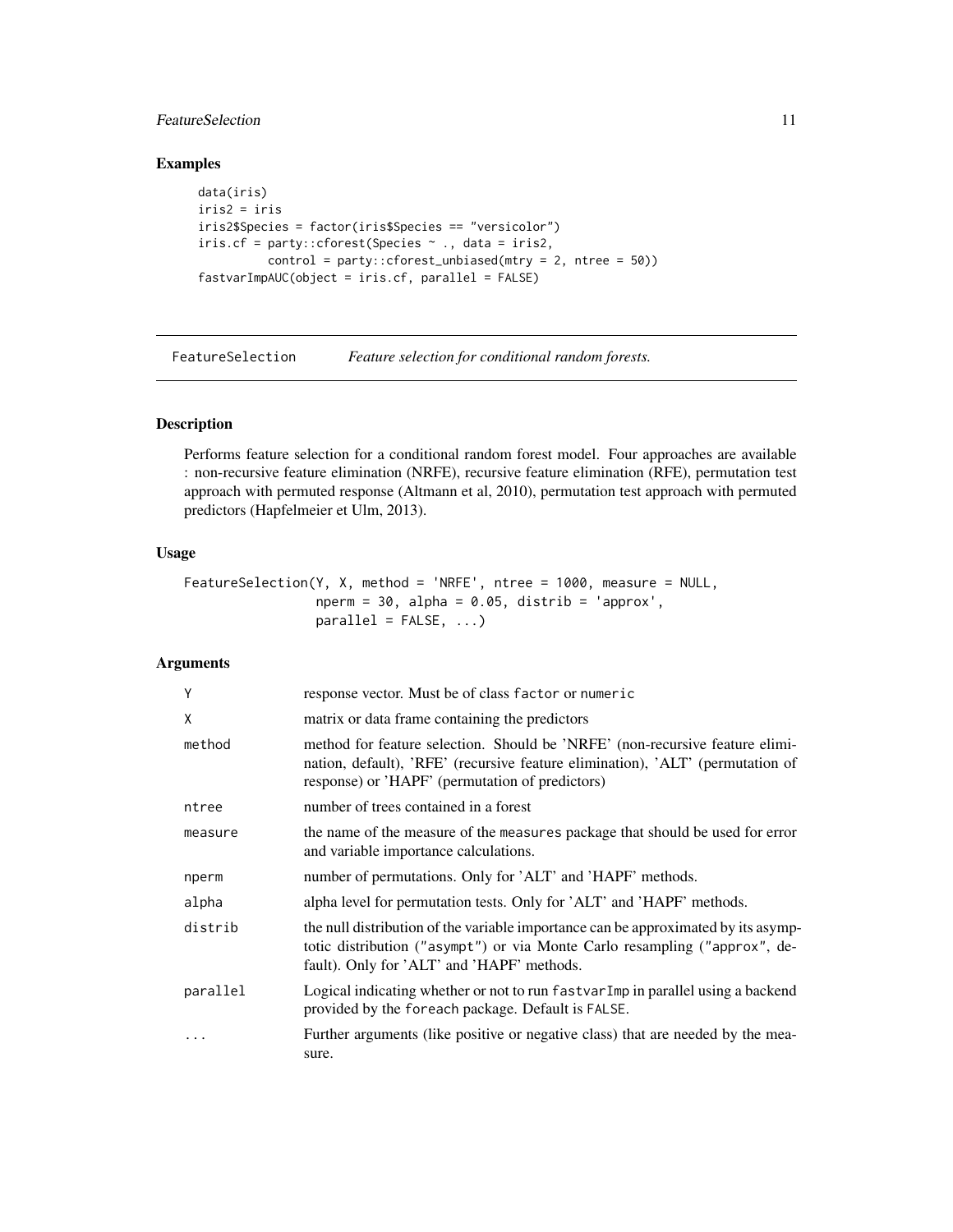# Details

To be developed soon !

#### Value

A list with the following elements :

|            | selection. Ose selected variables with the 0 standard error rule           |
|------------|----------------------------------------------------------------------------|
| forest.0se | forest corresponding the variables selected with the 0 standard error rule |
|            | oob, error, 0se OOB error of the forest with 0 standard error rule         |
|            | selection.1se selected variables with the 1 standard error rule            |
| forest.1se | forest corresponding the variables selected with the 1 standard error rule |
|            | oob, error, 1se OOB error of the forest with 1 standard error rule         |

# Note

The code is adapted from Hapfelmeier & Ulm (2013).

Only works for regression and binary classification.

# Author(s)

Nicolas Robette

#### References

B. Gregorutti, B. Michel, and P. Saint Pierre. "Correlation and variable importance in random forests". arXiv:1310.5726, 2017.

A. Hapfelmeier and K. Ulm. "A new variable selection approach using random forests". *Computational Statistics and Data Analysis*, 60:50–69, 2013.

A. Altmann, L. Toloşi, O. Sander et T. Lengauer. "Permutation importance: a corrected feature importance measure". *Bioinformatics*, 26(10):1340-1347, 2010.

```
data(iris)
iris2 = iris
iris2$Species = factor(iris$Species == "versicolor")
featsel <- FeatureSelection(iris2$Species, iris2[,1:4], measure='ACC', ntree=200)
featsel$selection.0se
featsel$selection.1se
```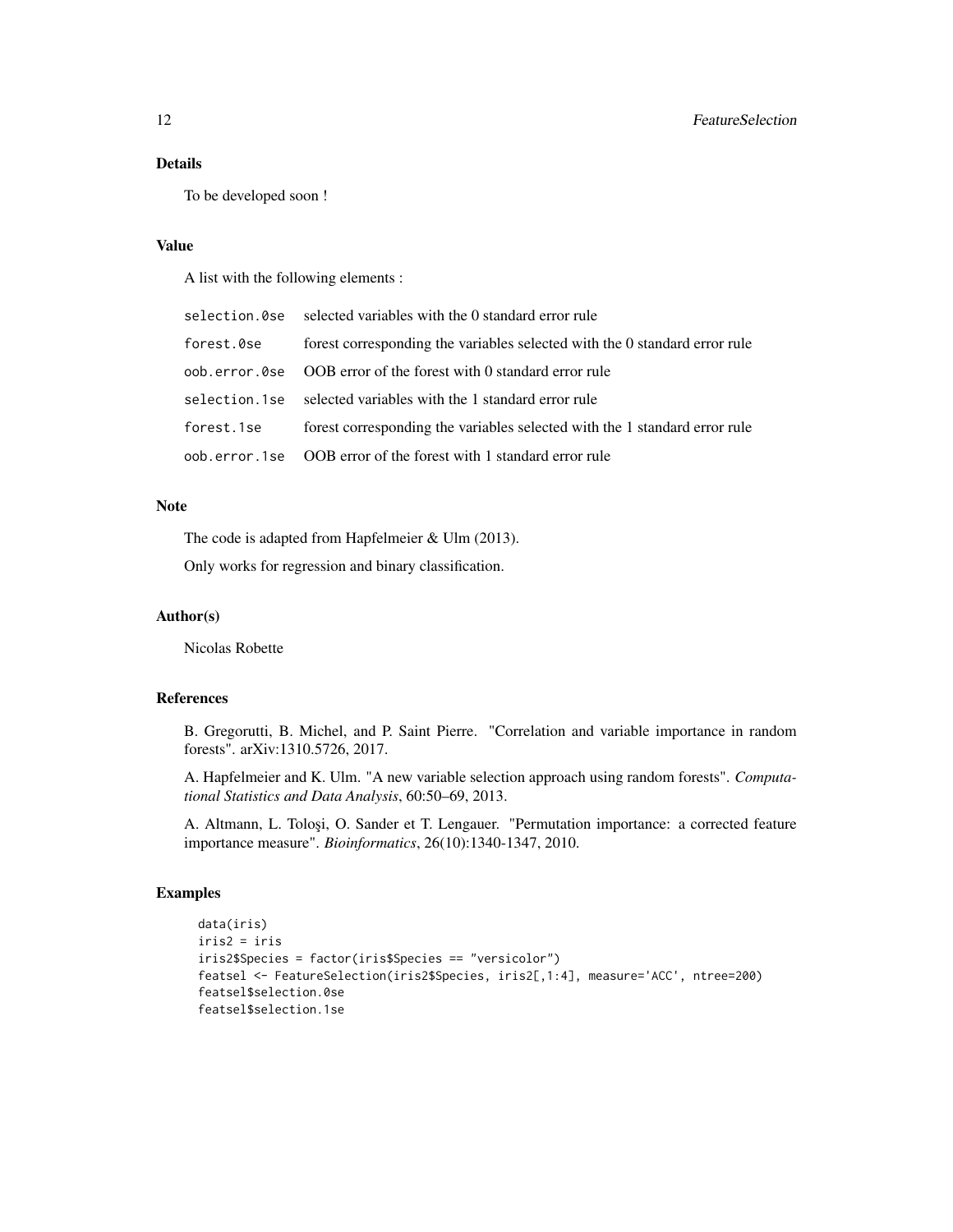<span id="page-12-1"></span><span id="page-12-0"></span>

# Description

Computes the Accumulated Local Effects for several covariates in a conditional random forest and gathers them into a single data frame.

#### Usage

GetAleData(object, xnames=NULL, order=1, grid.size=20, parallel=FALSE)

#### Arguments

| object    | An object as returned by cforest (or fast cforest).                                                                                                                                                                |
|-----------|--------------------------------------------------------------------------------------------------------------------------------------------------------------------------------------------------------------------|
| xnames    | A character vector of the covariates for which to compute the Accumulated Lo-<br>cal Effects. If NULL (default), ALE are computed for all the covariates in the<br>model. Should be of length 2 for 2nd order ALE. |
| order     | An integer indicating whether to compute 1st order ALE (1, default) or 2nd<br>order ALE $(2)$ .                                                                                                                    |
| grid.size | The size of the grid for evaluating the predictions. Default is 20.                                                                                                                                                |
| parallel  | Logical indicating whether or not to run the function in parallel using a backend<br>provided by the foreach package. Default is FALSE.                                                                            |

#### Details

The computation of Accumulated Local Effects uses [FeatureEffect](#page-0-0) function from [iml](#page-0-0) package for each covariate. The results are then gathered and reshaped into a friendly data frame format.

#### Value

A data frame with covariates, their categories and their accumulated local effects.

# Author(s)

Nicolas Robette

# References

Apley, D. W., Zhu J. "Visualizing the Effects of Predictor Variables in Black Box Supervised Learning Models". arXiv:1612.08468v2, 2019.

Molnar, Christoph. "Interpretable machine learning. A Guide for Making Black Box Models Explainable", 2019. https://christophm.github.io/interpretable-ml-book/.

# See Also

[FeatureEffect](#page-0-0),[GetPartialData](#page-15-1),[GetInteractionStrength](#page-14-1)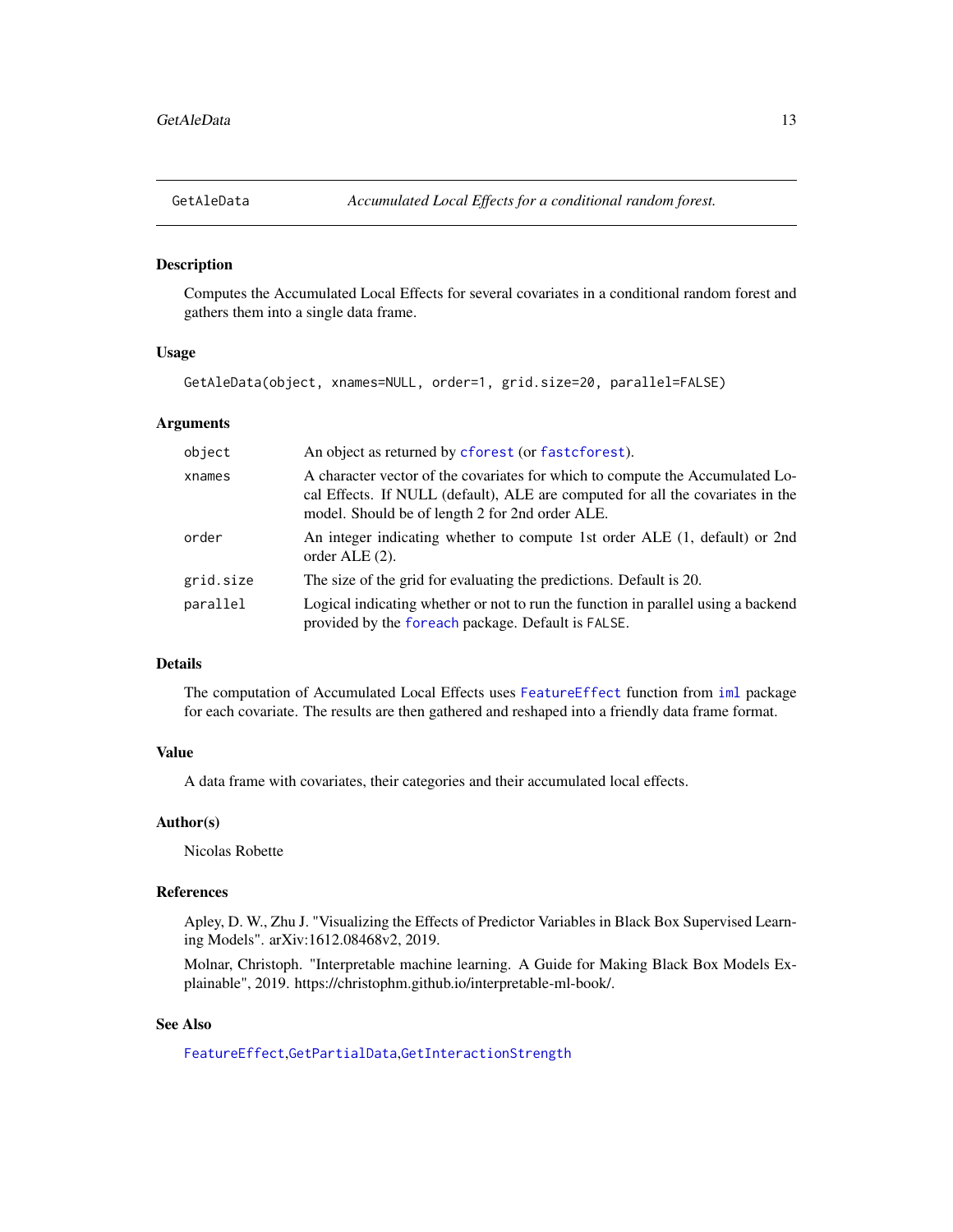# Examples

```
data(iris)
iris2 = iris
iris2$Species = factor(iris$Species == "versicolor")
iris.cf = party::cforest(Species \sim ., data = iris2,
            controls = party::cforest_unbiased(mtry=2, ntree=50))
GetAleData(iris.cf)
```
GetCtree *Gets a tree from a conditional random forest*

# Description

This function gets the ith tree from a conditional random forest as produced by cforest.

# Usage

GetCtree(object,  $k = 1$ )

#### Arguments

| object | An object as returned by cforest (or fast cforest).         |
|--------|-------------------------------------------------------------|
| k      | The index of the tree to get from the forest. Default is 1. |

# Value

A tree of class BinaryTree, as returned by ctree from party package.

### Note

Code taken from https://stackoverflow.com/questions/19924402/cforest-prints-empty-tree

```
data(iris)
iris2 = iris
iris2$Species = factor(iris$Species == "versicolor")
iris.cf = party::cforest(Species ~ ., data = iris2,
          control = party::cforest_unbiased(mtry = 2, ntree = 50))
plot(GetCtree(iris.cf))
```
<span id="page-13-0"></span>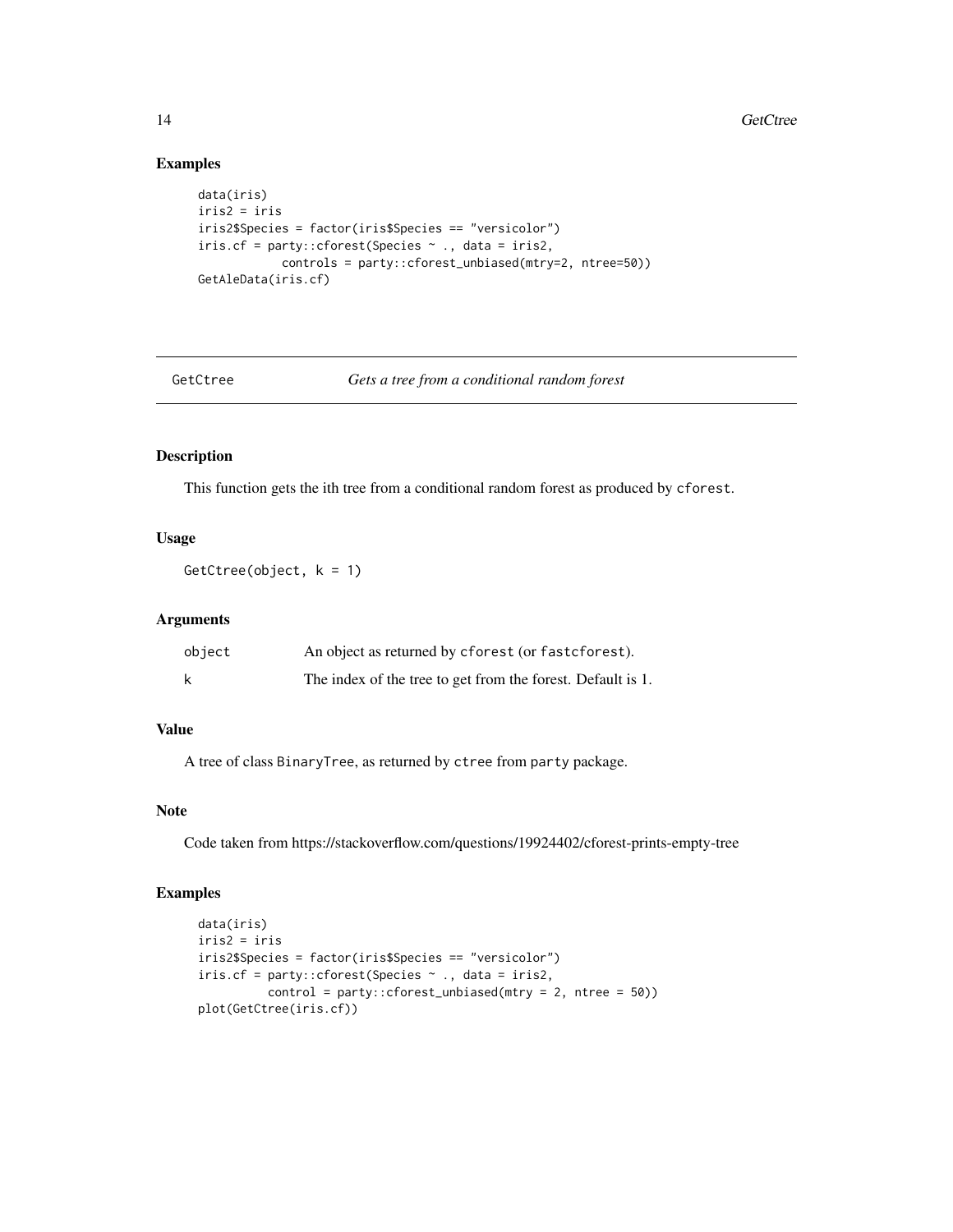<span id="page-14-1"></span><span id="page-14-0"></span>GetInteractionStrength

*Strength of interactions*

#### Description

Computes the strength of second order interactions for covariates in a conditional random forest.

#### Usage

GetInteractionStrength(object, xnames=NULL)

#### Arguments

| object | An object as returned by cforest (or fast cforest).                            |
|--------|--------------------------------------------------------------------------------|
| xnames | character vector. The names of the variables for which to measure the strength |
|        | of second order interactions. If NULL (default), all covariates are included.  |

# Value

A data frame with pairs of variable names and the strength of the interaction between them.

#### Note

This function calls [vint](#page-0-0) function in [vip](#page-0-0) package for each interaction. The results are then gathered and reshaped into a friendly data frame format.

#### Author(s)

Nicolas Robette

#### References

Greenwell, B. M., Boehmke, B. C., and McCarthy, A. J.: A Simple and Effective Model-Based Variable Importance Measure. arXiv preprint arXiv:1805.04755 (2018).

# See Also

#### [GetPartialData](#page-15-1),[GetAleData](#page-12-1)

```
## Not run:
data(iris)
iris2 = iris
iris2$Species = factor(iris$Species == "versicolor")
iris.cf = party::cforest(Species ~ ., data = iris2,
            controls = party::cforest_unbiased(mtry=2, ntree=50))
```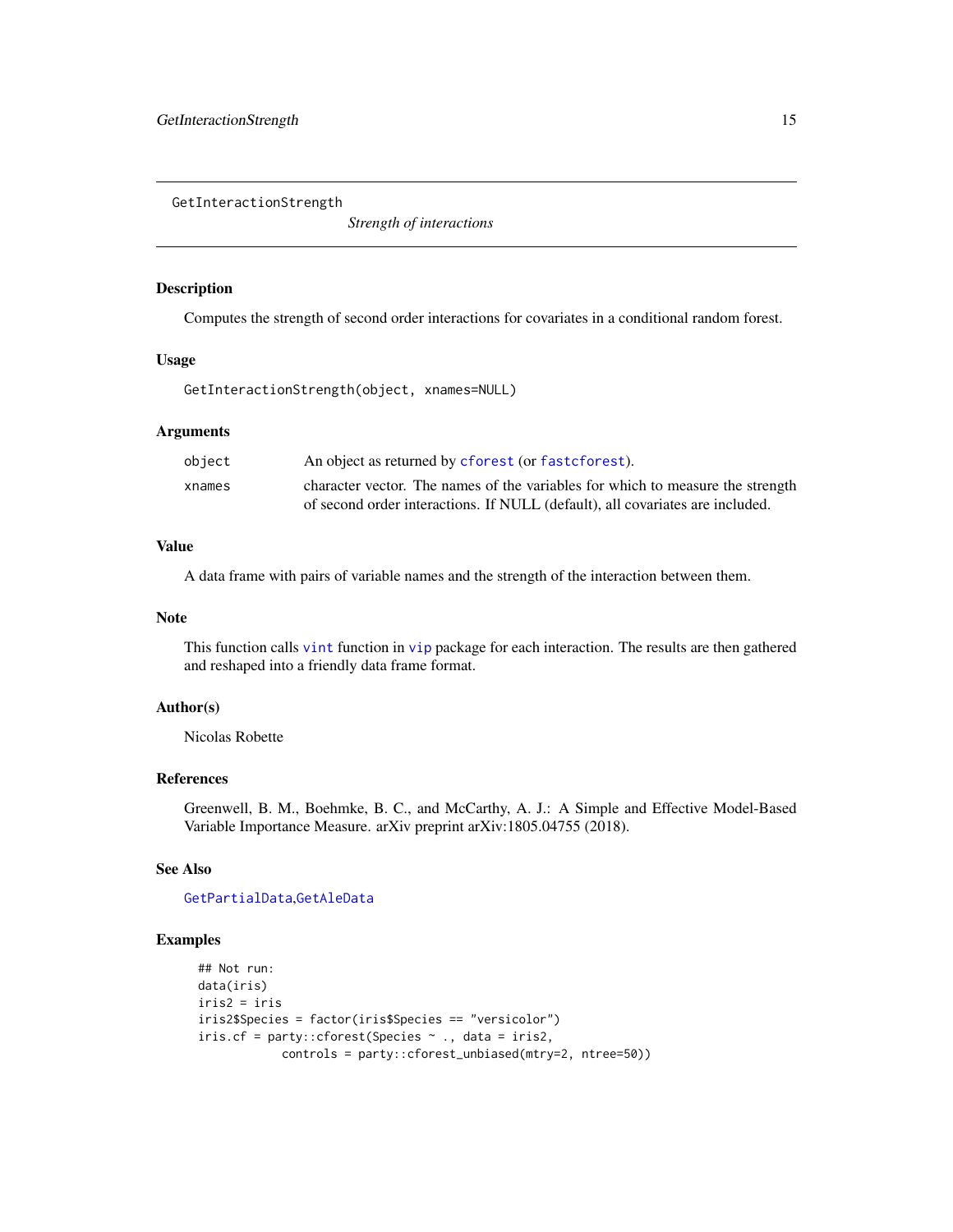```
GetInteractionStrength(iris.cf)
```

```
## End(Not run)
```
<span id="page-15-1"></span>GetPartialData *Partial dependence for a conditional random forest.*

# Description

Computes the partial dependence for several covariates in a conditional random forest and gathers them into a single data frame.

# Usage

```
GetPartialData(object, xnames=NULL, ice = FALSE, center = FALSE,
               grid.resolution = NULL, quantiles = TRUE, probs = 1:9/10,
               trim.outliers = FALSE, which.class = 1L, prob = TRUE,
               pred.fun = NULL, parallel = FALSE, paropts = NULL)
```
# Arguments

| object          | An object as returned by cforest (or fastcforest).                                                                                                                                                                                                                                                                                                      |
|-----------------|---------------------------------------------------------------------------------------------------------------------------------------------------------------------------------------------------------------------------------------------------------------------------------------------------------------------------------------------------------|
| xnames          | A character vector of the covariates for which to compute the partial depen-<br>dence. If NULL (default), partial dependence is computed for all the covariates<br>in the model.                                                                                                                                                                        |
| ice             | Logical indicating whether or not to compute individual conditional expectation<br>(ICE) curves. Default is FALSE. See Goldstein et al. (2014) for details.                                                                                                                                                                                             |
| center          | Logical indicating whether or not to produce centered ICE curves (c-ICE curves).<br>Only used when ice = TRUE. Default is FALSE. See Goldstein et al. (2014) for<br>details.                                                                                                                                                                            |
| grid.resolution |                                                                                                                                                                                                                                                                                                                                                         |
|                 | Integer giving the number of equally spaced points to use for the continuous<br>variables listed in xnames. If left NULL, it will default to the minimum between<br>51 and the number of unique data points for each of the continuous independent<br>variables listed in xnames.                                                                       |
| quantiles       | Logical indicating whether or not to use the sample quantiles of the continuous<br>predictors listed in xnames. If quantiles = TRUE and grid. resolution = NULL<br>(default), the sample quantiles will be used to generate the grid of joint values<br>for which the partial dependence is computed.                                                   |
| probs           | Numeric vector of probabilities with values in $[0,1]$ . (Values up to 2e-14 outside<br>that range are accepted and moved to the nearby endpoint.) Default is 1:9/10<br>which corresponds to the deciles of the predictor variables. These specify which<br>quantiles to use for the continuous predictors listed in xnames when quantiles<br>$=$ TRUE. |

<span id="page-15-0"></span>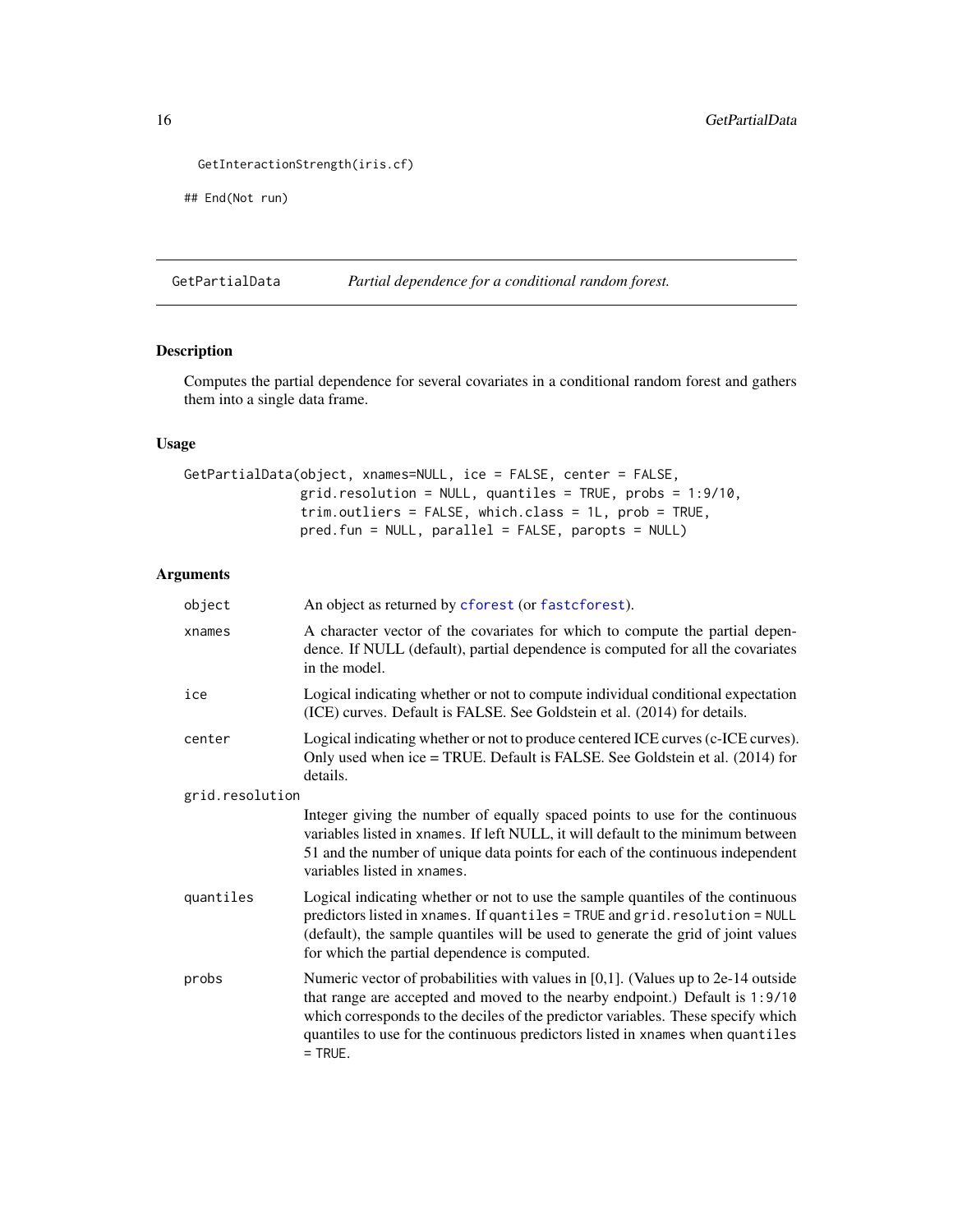<span id="page-16-0"></span>

| trim.outliers | Logical indicating whether or not to trim off outliers from the continuous pre-<br>dictors listed in xnames (using the simple boxplot method) before generating<br>the grid of joint values for which the partial dependence is computed. Default is<br>FALSE.        |
|---------------|-----------------------------------------------------------------------------------------------------------------------------------------------------------------------------------------------------------------------------------------------------------------------|
| which.class   | Integer specifying which column of the matrix of predicted probabilities to use<br>as the "focus" class. Default is to use the first class. Only used for classification<br>problems.                                                                                 |
| prob          | Logical indicating whether or not partial dependence for classification problems<br>should be returned on the probability scale, rather than the centered logit. If<br>FALSE, the partial dependence function is on a scale similar to the logit. Default<br>is TRUE. |
| pred.fun      | Optional prediction function that requires two arguments: object and newdata.<br>If specified, then the function must return a single prediction or a vector of<br>predictions (i.e., not a matrix or data frame). Default is NULL.                                   |
| parallel      | Logical indicating whether or not to run partial in parallel using a backend<br>provided by the foreach package. Default is FALSE.                                                                                                                                    |
| paropts       | List containing additional options to be passed onto foreach when $parallel =$<br>TRUE.                                                                                                                                                                               |

#### Details

The computation of [partial](#page-0-0) dependence uses partial function from [pdp](#page-0-0) package for each covariate. The results are then gathered and reshaped into a friendly data frame format.

# Value

A data frame with covariates, their categories and their partial dependence effects.

# Author(s)

Nicolas Robette

# References

J. H. Friedman. Greedy function approximation: A gradient boosting machine. Annals of Statistics, 29: 1189-1232, 2001.

Goldstein, A., Kapelner, A., Bleich, J., and Pitkin, E., Peeking Inside the Black Box: Visualizing Statistical Learning With Plots of Individual Conditional Expectation. (2014) Journal of Computational and Graphical Statistics, 24(1): 44-65, 2015.

# See Also

[partial](#page-0-0),[GetAleData](#page-12-1),[GetInteractionStrength](#page-14-1)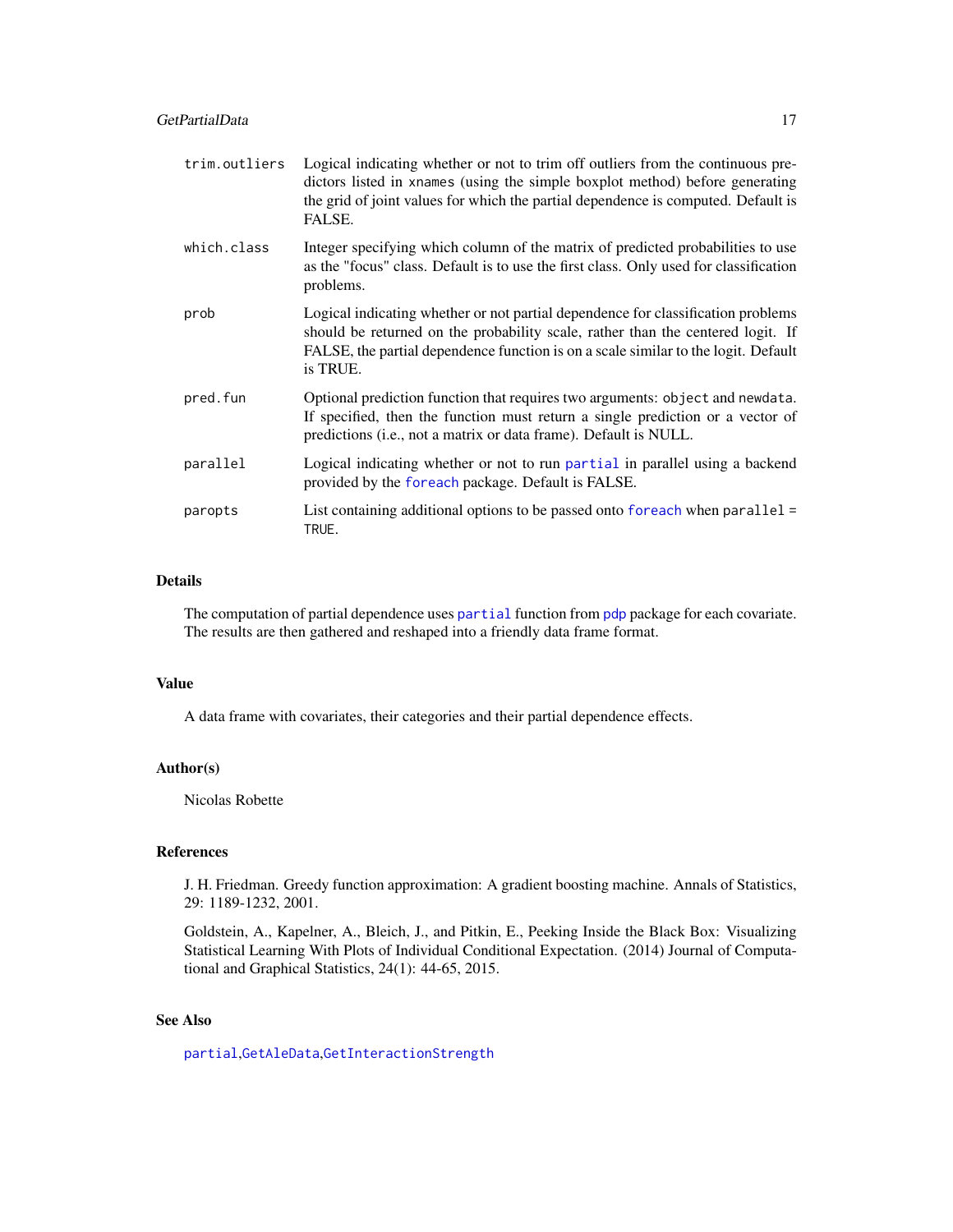# Examples

```
data(iris)
iris2 = iris
iris2$Species = factor(iris$Species == "versicolor")
iris.cf = party::cforest(Species \sim ., data = iris2,
            controls = party::cforest_unbiased(mtry=2, ntree=50))
GetPartialData(iris.cf)
```
GetSplitStats *Permutation tests results for each split in a conditional tree.*

#### Description

This function displays the results the selection variable process for each split of a conditional tree, i.e. the p-values from permutation tests of independence between every predictor and the dependent variable. This may help to assess the stability of the tree.

#### Usage

```
GetSplitStats(ct)
```
#### Arguments

ct A tree of class BinaryTree (as returned by ctree from party package) or constparty (as returned by ctree from partykit package).

# Value

A list of elements, one for each split in the tree. For each split, the vector corresponds to are log(1 p) for every predictors, with p the p-value of the permutation test of independence. Variables are sorted by decreasing degree of association with the dependent variable.

# Note

see also https://stats.stackexchange.com/questions/171301/interpreting-ctree-partykit-output-in-r

#### Author(s)

Nicolas Robette

#### References

Hothorn T, Hornik K, Van De Wiel MA, Zeileis A. "A lego system for conditional inference". *The American Statistician*. 60:257–263, 2006.

Hothorn T, Hornik K, Zeileis A. "Unbiased Recursive Partitioning: A Conditional Inference Framework". *Journal of Computational and Graphical Statistics*, 15(3):651-674, 2006.

<span id="page-17-0"></span>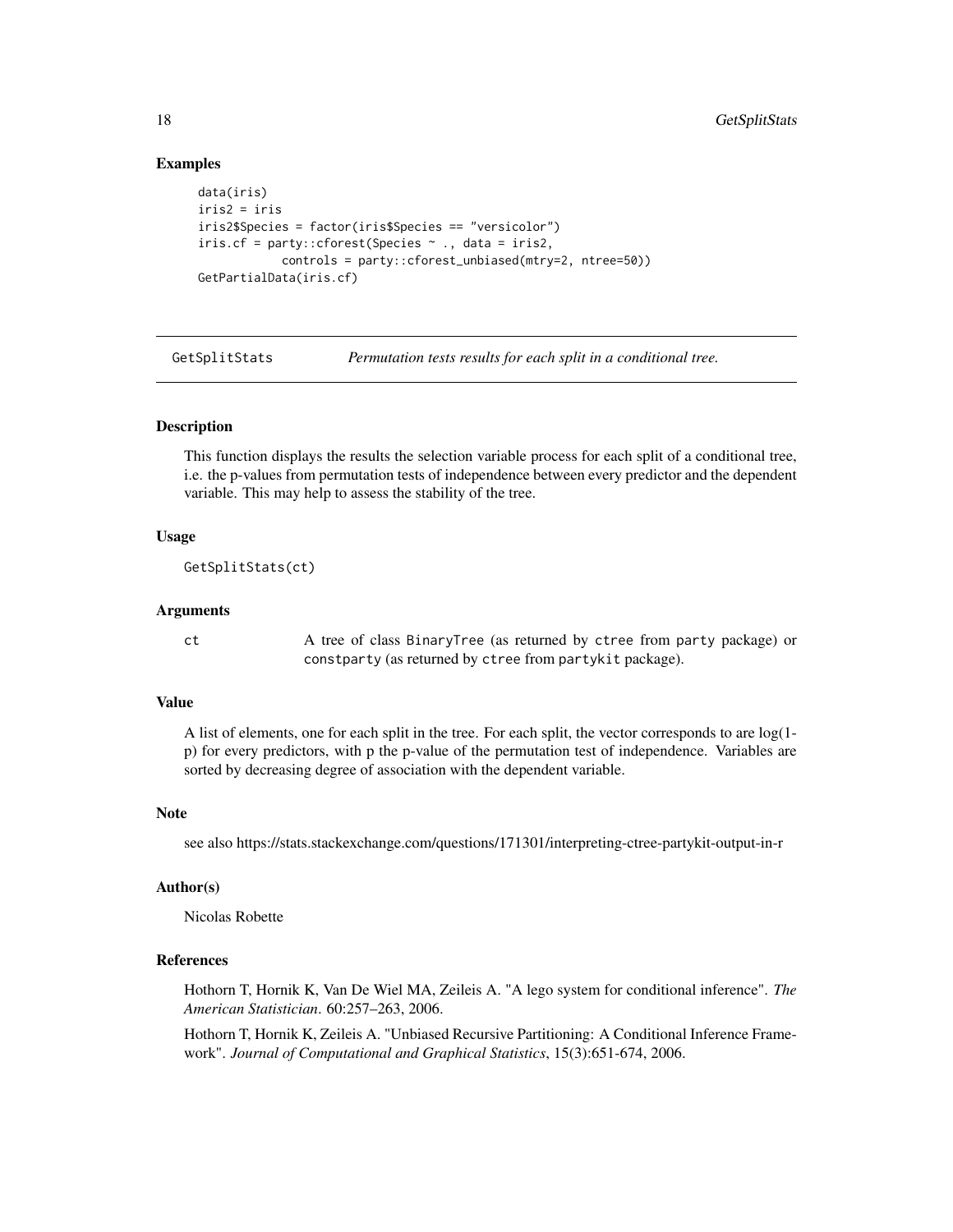# <span id="page-18-0"></span>ggForestEffects 19

## See Also

ctree

# Examples

```
data(iris)
iris2 = iris
iris2$Species = factor(iris$Species == "versicolor")
iris.ct = partykit::ctree(Species ~ ., data = iris2)
GetSplitStats(iris.ct)
```
ggForestEffects *Dot plot of covariates effects*

# Description

Plots the effects (partial dependence or accumulated local effects) of the covariates of a supervised learning model in a single a dot plot.

#### Usage

```
ggForestEffects(dt, vline=0, xlabel="", ylabel="", main="")
```
#### Arguments

| dt     | data frame. Must have three columns: one with the names of the covariates<br>(named "var"), one with the names of the categories of the covariates (named<br>"cat"), one with the values of the effects (named "value"). Typically the result<br>of GetAleData or GetPartialData functions. |
|--------|---------------------------------------------------------------------------------------------------------------------------------------------------------------------------------------------------------------------------------------------------------------------------------------------|
| vline  | numeric. Coordinate on the x axis where a vertical line is added.                                                                                                                                                                                                                           |
| xlabel | character. Title of the x axis.                                                                                                                                                                                                                                                             |
| vlabel | character. Title of the y axis.                                                                                                                                                                                                                                                             |
| main   | character. Title of the plot.                                                                                                                                                                                                                                                               |

# Note

There should be no duplicated categories. If it is the case, duplicated categories have to be renamed in dt prior to running ggForestEffects.

#### Author(s)

Nicolas Robette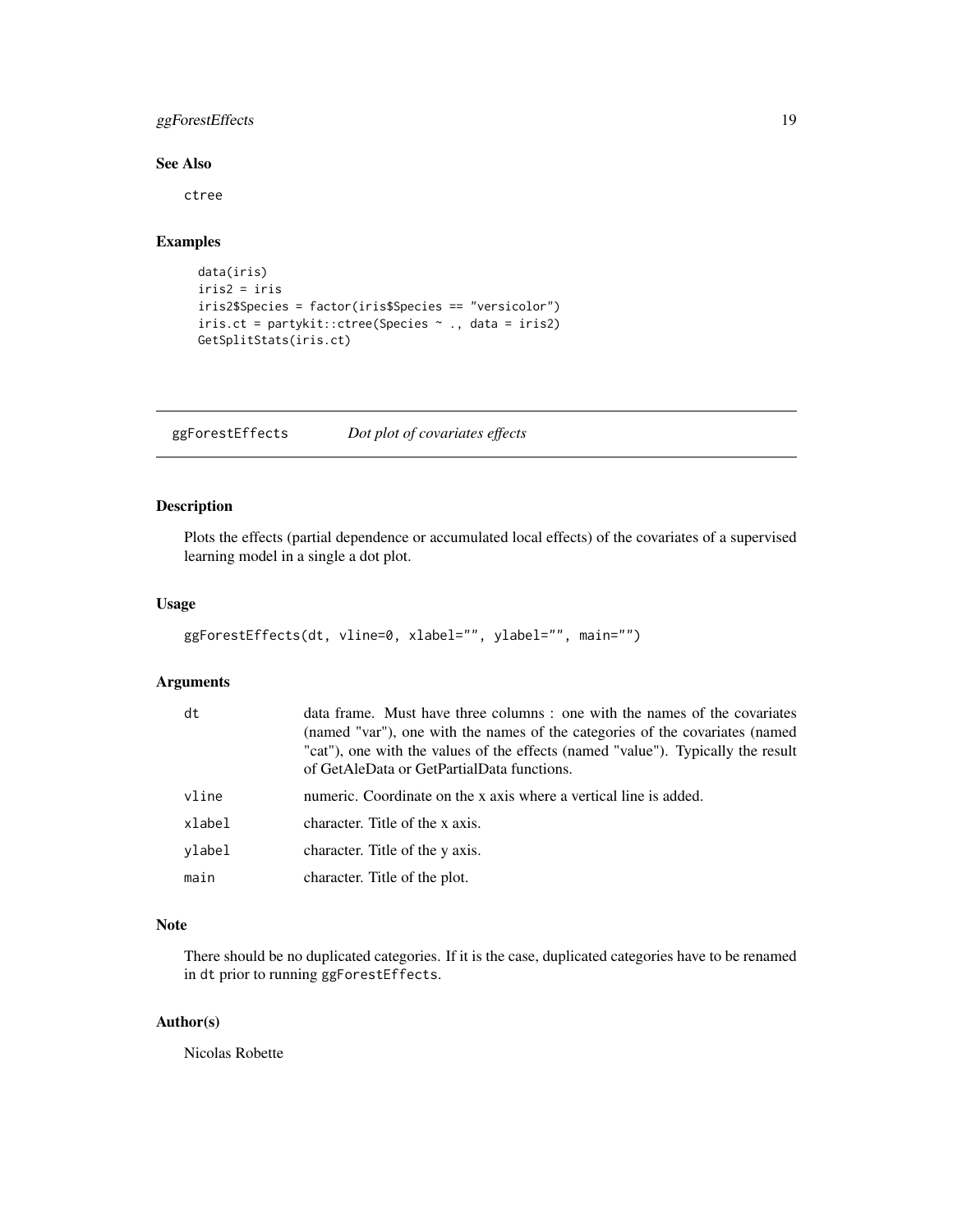# <span id="page-19-0"></span>References

Apley, D. W., Zhu J. "Visualizing the Effects of Predictor Variables in Black Box Supervised Learning Models". arXiv:1612.08468v2, 2019.

Molnar, Christoph. "Interpretable machine learning. A Guide for Making Black Box Models Explainable", 2019. https://christophm.github.io/interpretable-ml-book/.

# See Also

[GetAleData](#page-12-1), [GetPartialData](#page-15-1)

# Examples

```
data(iris)
iris2 = iris
iris2$Species = factor(iris$Species == "versicolor")
iris.cf = party::cforest(Species ~ ., data = iris2, controls = cforest_unbiased(mtry=2))
ale <- GetAleData(iris.cf)
ale$cat <- paste(ale$var,ale$cat,sep='_') # to avoid duplicated categories
ggForestEffects(ale)
```
ggVarImp *Dot plot of variable importance*

# Description

Plots the importance of the covariates of a supervised learning model in a dot plot.

# Usage

```
ggVarImp(importance, sort=TRUE, xlabel="Importance", ylabel="Variable", main="")
```
#### Arguments

| importance | numeric vector. The vector of the importances of the covariates. Should be a<br>named vector. |
|------------|-----------------------------------------------------------------------------------------------|
| sort       | logical. Whether the vector of importances should be sorted or not. Default is<br>TRUE.       |
| xlabel     | character. Title of the x axis.                                                               |
| vlabel     | character. Title of the y axis.                                                               |
| main       | character. Title of the plot.                                                                 |

### Author(s)

Nicolas Robette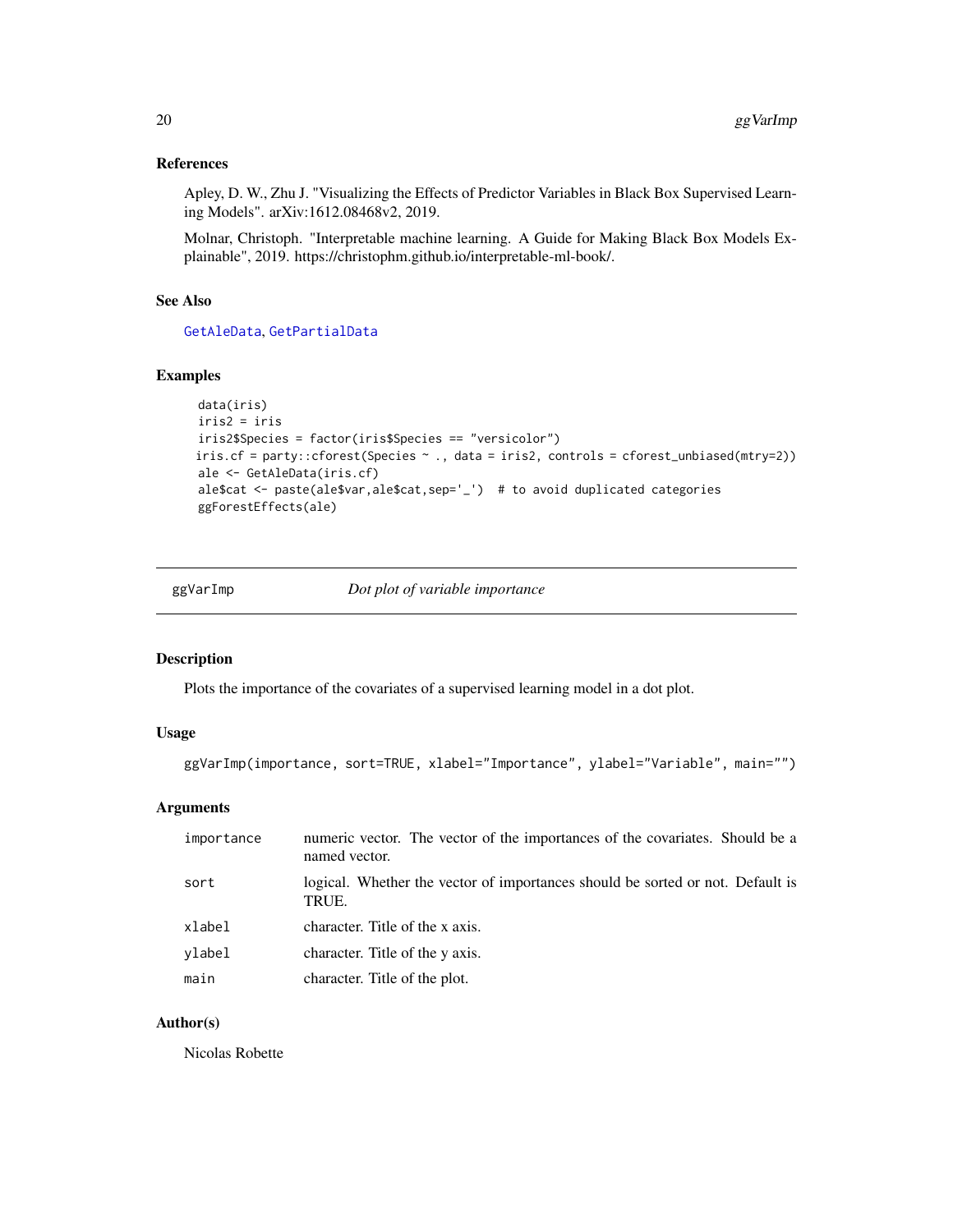#### <span id="page-20-0"></span>ictree 21

# See Also

[varImp](#page-0-0),[varImpAUC](#page-0-0),[fastvarImp](#page-7-1),[fastvarImpAUC](#page-8-1)

# Examples

```
data(iris)
iris2 = iris
iris2$Species = factor(iris$Species == "versicolor")
iris.cf = party::cforest(Species ~ ., data = iris2,
          control = party::cforest_unbiased(mtry = 2, ntree = 50))
imp <- fastvarImpAUC(object = iris.cf, parallel = FALSE)
ggVarImp(imp)
```
<span id="page-20-1"></span>ictree *An interactive app for conditional inference trees*

# Description

This function launches a shiny app in a web browser in order to build and analyse conditional inference trees.

#### Usage

```
ictree(treedata = NULL)
```
#### Arguments

treedata The data frame to be used in the app. If NULL (default), a module is launched to import data from a file or from the global environment.

# Author(s)

Nicolas Robette

# References

Hothorn T, Hornik K, Van De Wiel MA, Zeileis A. "A lego system for conditional inference". *The American Statistician*. 60:257–263, 2006.

Hothorn T, Hornik K, Zeileis A. "Unbiased Recursive Partitioning: A Conditional Inference Framework". *Journal of Computational and Graphical Statistics*, 15(3):651-674, 2006.

### See Also

[ctree-module](#page-3-1)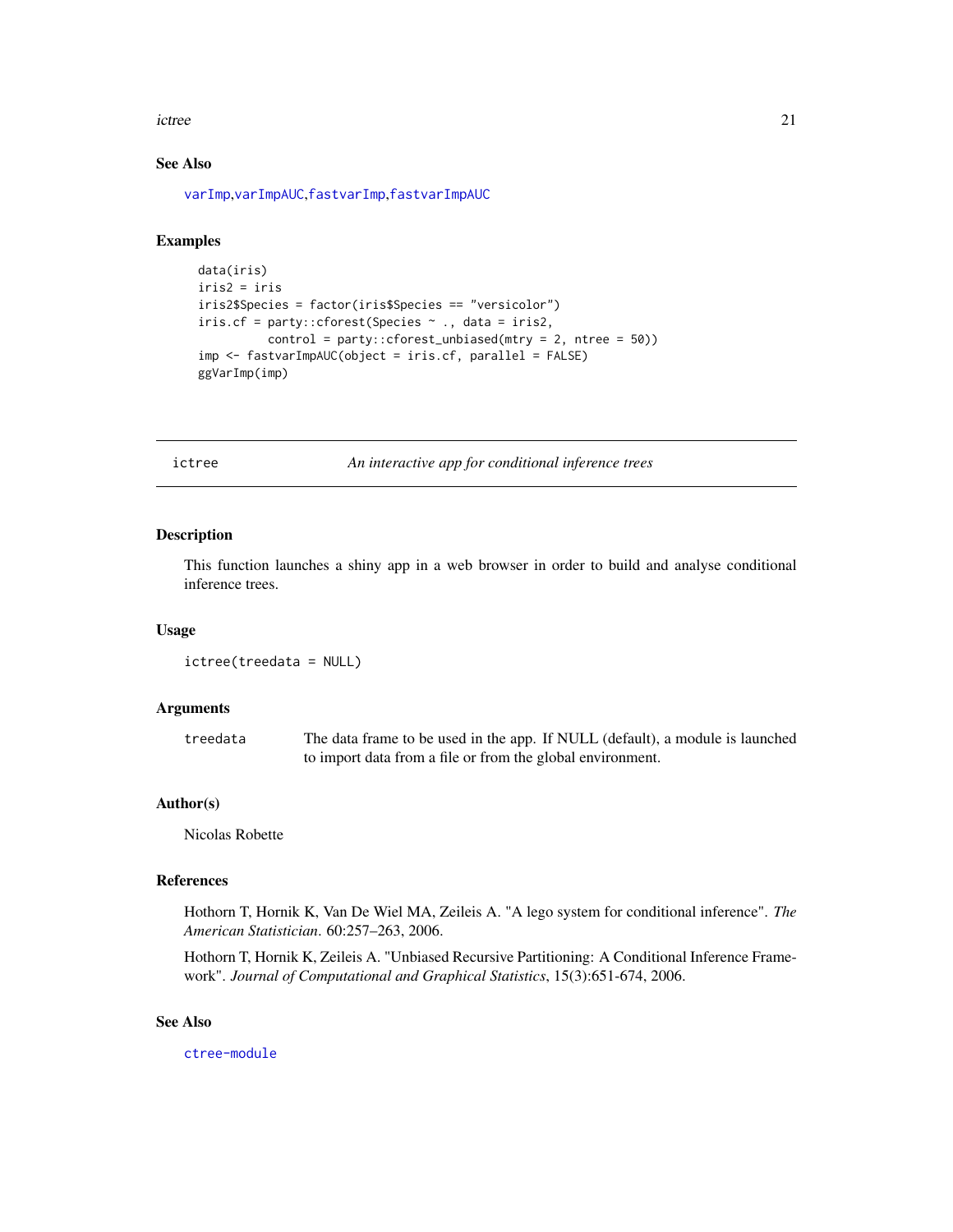# Examples

```
if (interactive()) {
ictree(iris)
}
```
NiceTreePlot *Plots conditional inference trees.*

#### Description

Plots a partykit conditional inference tree in a pretty and simple way.

#### Usage

```
NiceTreePlot(ct, inner_plots = FALSE)
```
# Arguments

| -ct         | A tree of class constparty (as returned by ctree from partykit package).    |
|-------------|-----------------------------------------------------------------------------|
| inner_plots | Logical. If TRUE, plots are displayed at each inner node. Default is FALSE. |

# Author(s)

Nicolas Robette

# References

Hothorn T, Hornik K, Van De Wiel MA, Zeileis A. "A lego system for conditional inference". *The American Statistician*. 60:257–263, 2006.

Hothorn T, Hornik K, Zeileis A. "Unbiased Recursive Partitioning: A Conditional Inference Framework". *Journal of Computational and Graphical Statistics*, 15(3):651-674, 2006.

#### See Also

ctree

```
data(iris)
iris2 = iris
iris2$Species = factor(iris$Species == "versicolor")
iris.ct = partykit::ctree(Species ~ ., data = iris2)
NiceTreePlot(iris.ct, inner_plots = TRUE)
```
<span id="page-21-0"></span>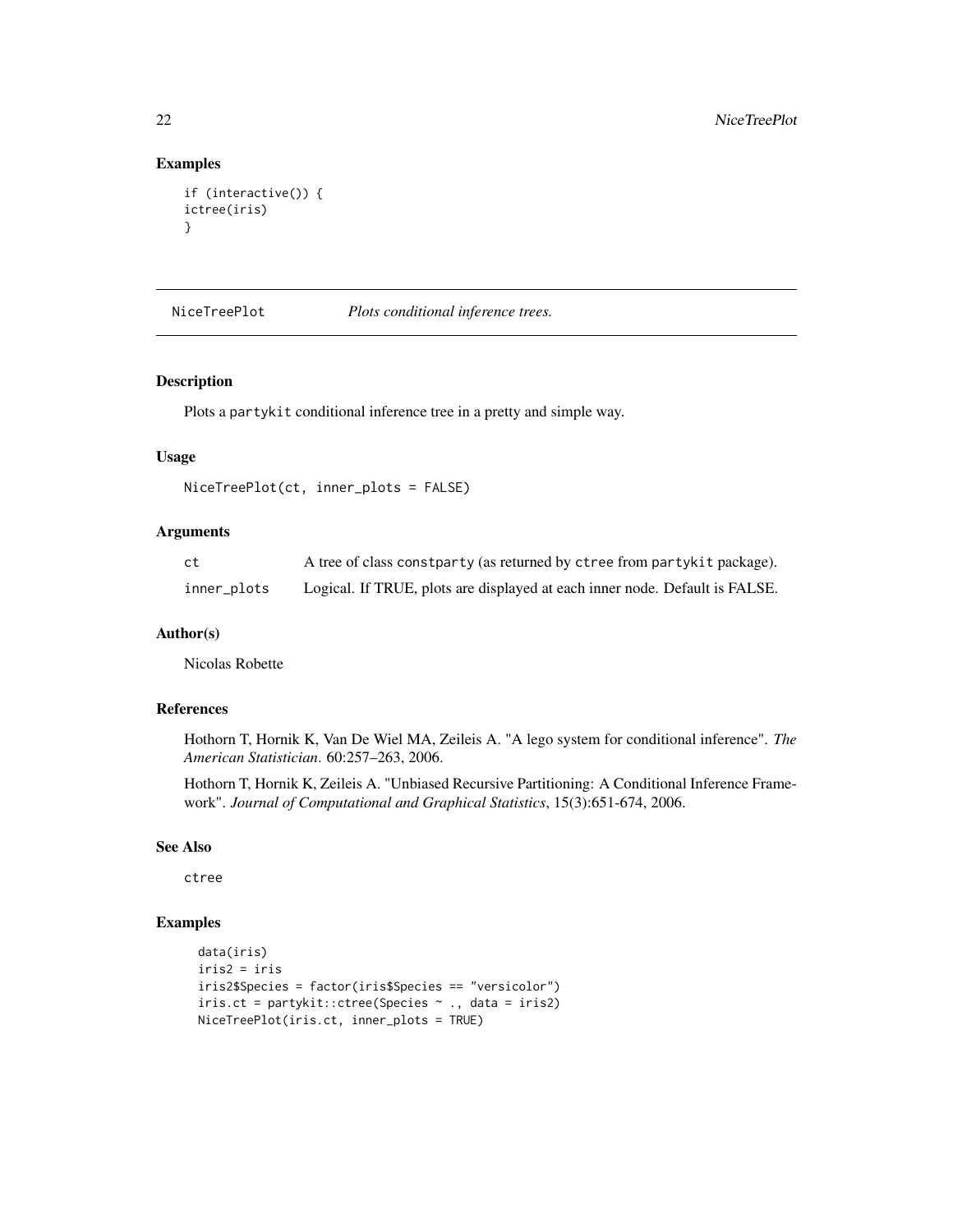<span id="page-22-0"></span>

# Description

Computes outlierness scores and detects outliers.

# Usage

Outliers(prox, cls=NULL, data=NULL, threshold=10)

# Arguments

| prox      | a proximity matrix (a square matrix with 1 on the diagonal and values between<br>0 and 1 in the off-diagonal positions).                  |
|-----------|-------------------------------------------------------------------------------------------------------------------------------------------|
| cls       | Factor. The classes the rows in the proximity matrix belong to. If NULL (de-<br>fault), all data are assumed to come from the same class. |
| data      | A data frame of variables to describe the outliers (optional).                                                                            |
| threshold | Numeric. The value of outlierness above which an observation is considered an<br>outlier. Default is 10.                                  |

#### Details

The outlierness score of a case is computed as n / sum(squared proximity), normalized by subtracting the median and divided by the MAD, within each class.

# Value

A list with the following elements :

| scores   | numeric vector containing the outlierness scores                                                          |
|----------|-----------------------------------------------------------------------------------------------------------|
| outliers | numeric vector of indexes of the outliers, or a data frame with the outliers and<br>their characteristics |

# Note

The code is adapted from outlier function in randomForest package.

```
data(iris)
iris2 = iris
iris2$Species = factor(iris$Species == "versicolor")
iris.cf = party::cforest(Species ~ ., data = iris2,
          control = party::cforest_unbiased(mtry = 2, ntree = 50))
prox=proximity(iris.cf)
Outliers(prox, iris2$Species, iris2[,1:4])
```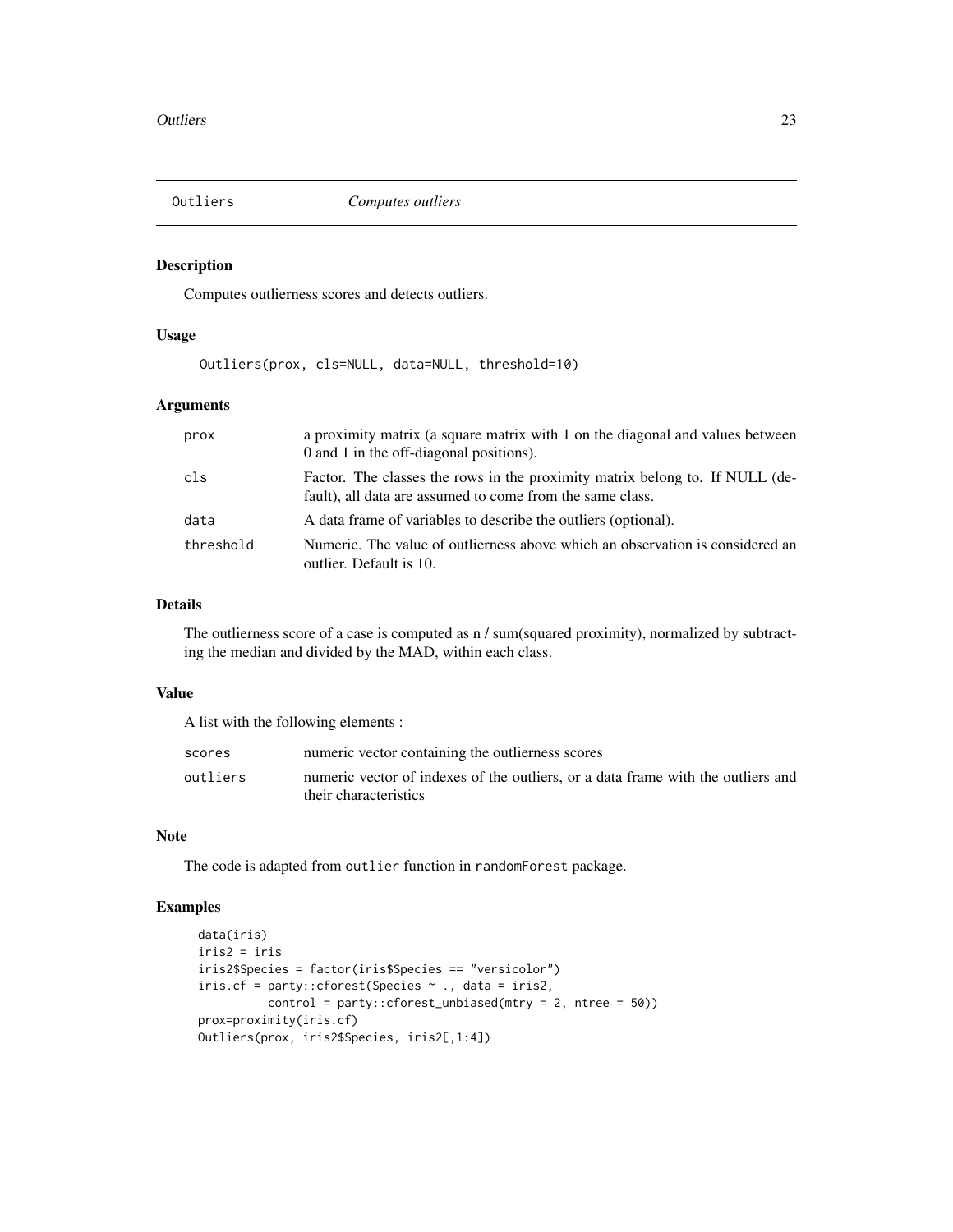<span id="page-23-0"></span>

# **Description**

Prototypes are 'representative' cases of a group of data points, given the similarity matrix among the points. They are very similar to medoids.

#### Usage

```
Prototypes(label, x, prox, nProto = 5, nNbr = floor((min(table(label)) - 1)/nProto))
```
#### Arguments

| label  | the response variable. Should be a factor.                                                                                                                                   |
|--------|------------------------------------------------------------------------------------------------------------------------------------------------------------------------------|
| x      | matrix or data frame of predictor variables.                                                                                                                                 |
| prox   | the proximity (or similarity) matrix, assumed to be symmetric with 1 on the<br>diagonal and in $[0, 1]$ off the diagonal (the order of row/column must match that<br>of $x)$ |
| nProto | number of prototypes to compute for each value of the response variables.                                                                                                    |
| nNbr   | number of nearest neighbors used to find the prototypes.                                                                                                                     |

#### Details

For each case in x, the nNbr nearest neighors are found. Then, for each class, the case that has most neighbors of that class is identified. The prototype for that class is then the medoid of these neighbors (coordinate-wise medians for numerical variables and modes for categorical variables). One then remove the neighbors used and iterate the first steps to find a second prototype, etc.

#### Value

A list of data frames with prototypes. The number of data frames is equal to the number of classes of the response variable.

#### Note

The code is an extension of classCenter function in randomForest package.

# Author(s)

Nicolas Robette

### References

Random Forests, by Leo Breiman and Adele Cutler https://www.stat.berkeley.edu/~breiman/RandomForests/cc\_home.htm#p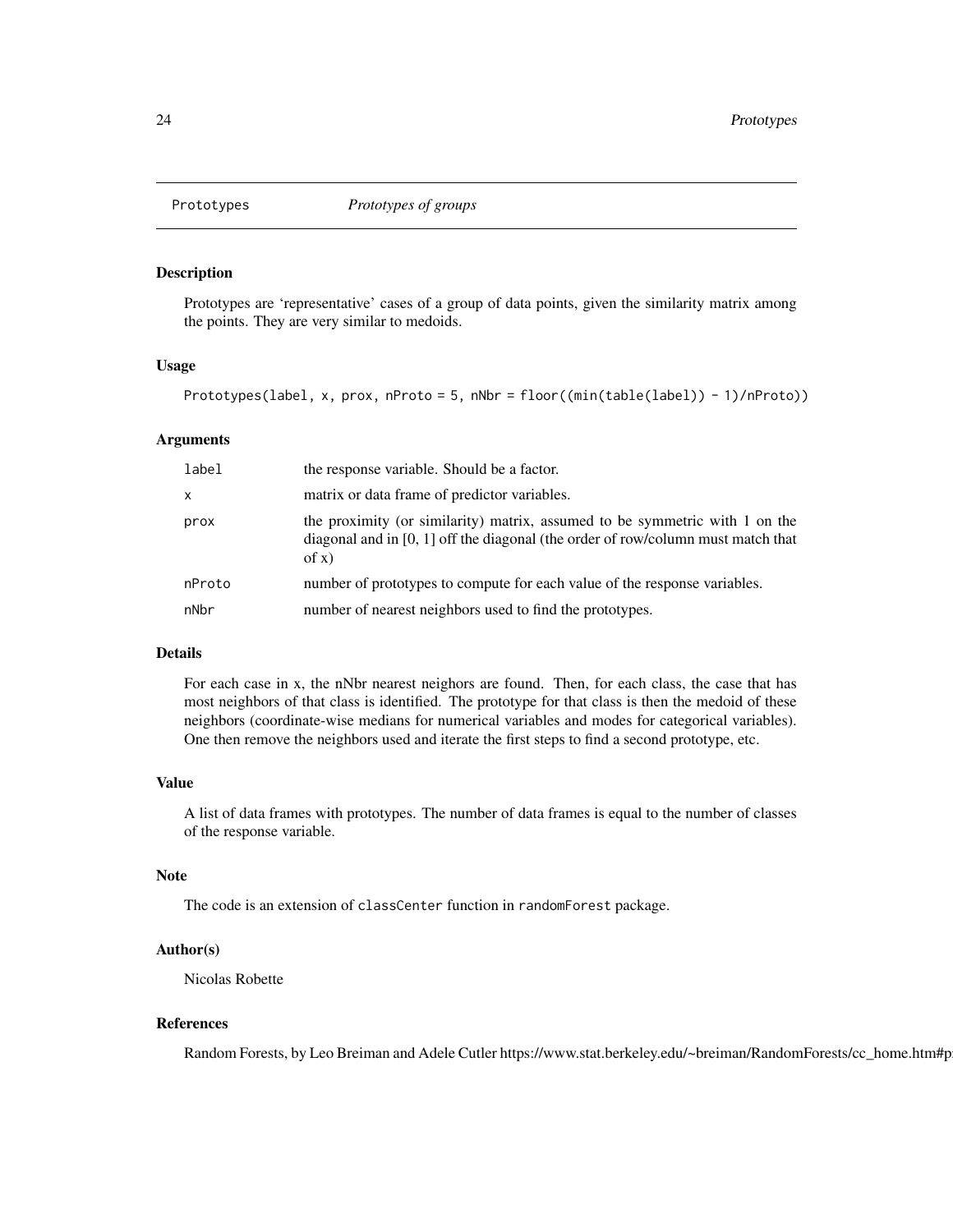# <span id="page-24-0"></span>SurrogateTree 25

# Examples

```
data(iris)
iris2 = iris
iris2$Species = factor(iris$Species == "versicolor")
iris.cf = party::cforest(Species \sim ., data = iris2,
          control = party::cforest_unbiased(mtry = 2, ntree = 50))
prox=proximity(iris.cf)
Prototypes(iris2$Species,iris2[,1:4],prox)
```
SurrogateTree *Surrogate tree for conditional inference random forests*

# Description

Builds a surrogate tree to approximate a conditional random forest model.

#### Usage

```
SurrogateTree(object, mincriterion = 0.95, maxdepth = 3)
```
#### Arguments

| object       | An object as returned by cforest (or fast cforest).                                                                                                                             |
|--------------|---------------------------------------------------------------------------------------------------------------------------------------------------------------------------------|
| mincriterion | the value of the test statistic (for test type $==$ "Test statistic"), or 1 - p-value<br>(for other values of testtype) that must be exceeded in order to implement a<br>split. |
| maxdepth     | maximum depth of the tree. Default is 3.                                                                                                                                        |

#### Details

A global surrogate model is an interpretable model that is trained to approximate the predictions of a black box model (see Molnar 2019). Here a conditional inference tree is build to approximate the prediction of a conditional inference random forest. Practically, the surrogate tree takes the forest predictions as response and the same predictors as the forest.

#### Value

A list withe following items :

| tree      | The surrogate tree, of class party                                               |
|-----------|----------------------------------------------------------------------------------|
| r.squared | The R squared of a linear regression with random forests prediction as dependent |
|           | variable and surrogate tree prediction as predictor                              |

#### Note

The surrogate tree is built using ctree from partykit package.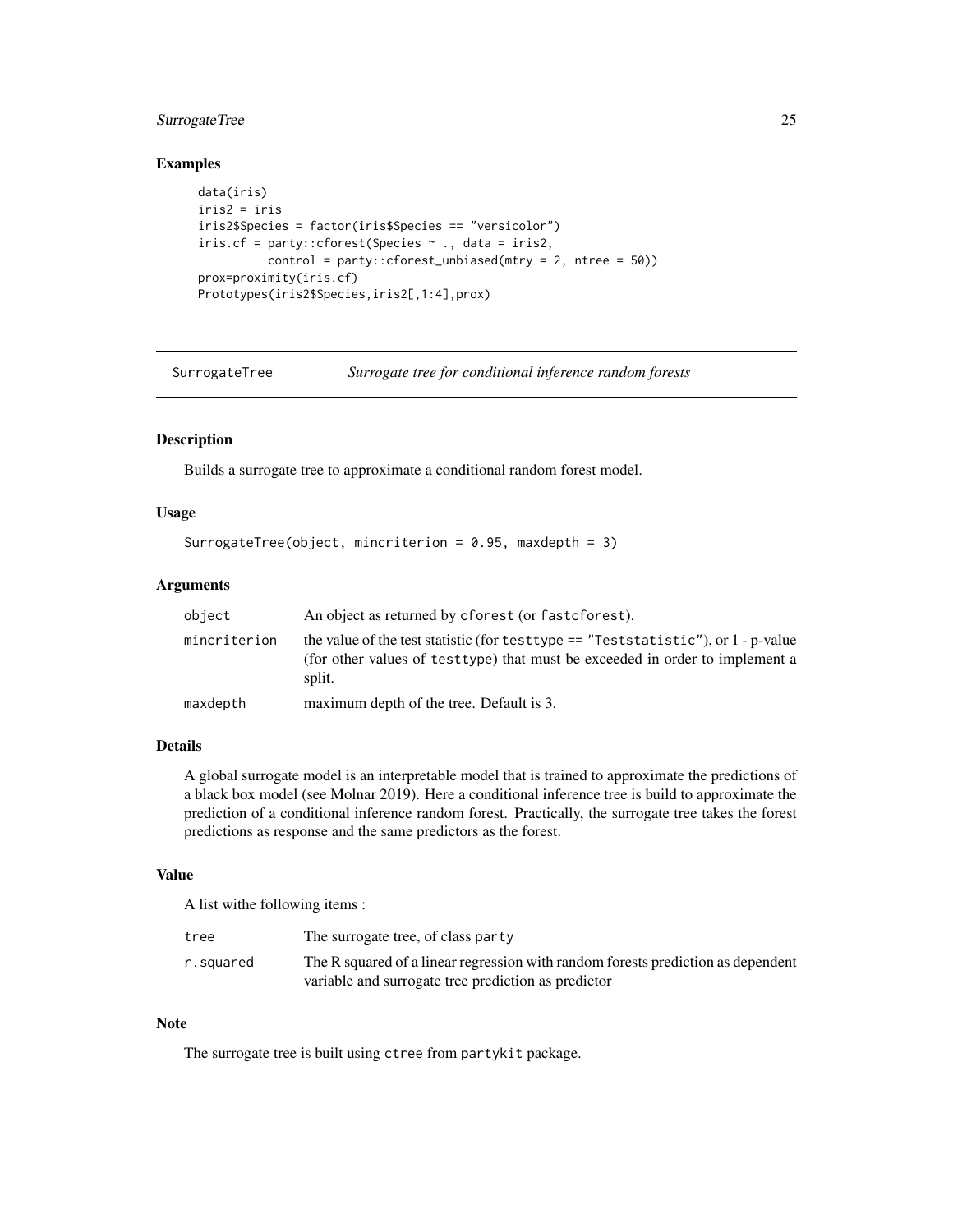#### <span id="page-25-0"></span>Author(s)

Nicolas Robette

# References

Molnar, Christoph. "Interpretable machine learning. A Guide for Making Black Box Models Explainable", 2019. https://christophm.github.io/interpretable-ml-book/.

# See Also

cforest, ctree

# Examples

```
data(iris)
iris2 = iris
iris2$Species = factor(iris$Species == "versicolor")
iris.cf = party::cforest(Species ~ ., data = iris2,
          control = party::cforest_unbiased(mtry = 2, ntree = 50))
surro <- SurrogateTree(iris.cf)
surro$r.squared
plot(surro$tree)
```
titanic *Titanic dataset*

#### Description

A dataset describing the passengers of the Titanic and their survival

#### Usage

data("titanic")

# Format

A data frame with 1309 observations and the following 5 variables.

Survived Factor. Whether one survived or not

Pclass Factor. Passenger class

Sex Factor. Sex

Age Numeric vector. Age

Embarked Factor. Port of embarkation

# Examples

data(titanic) str(titanic)